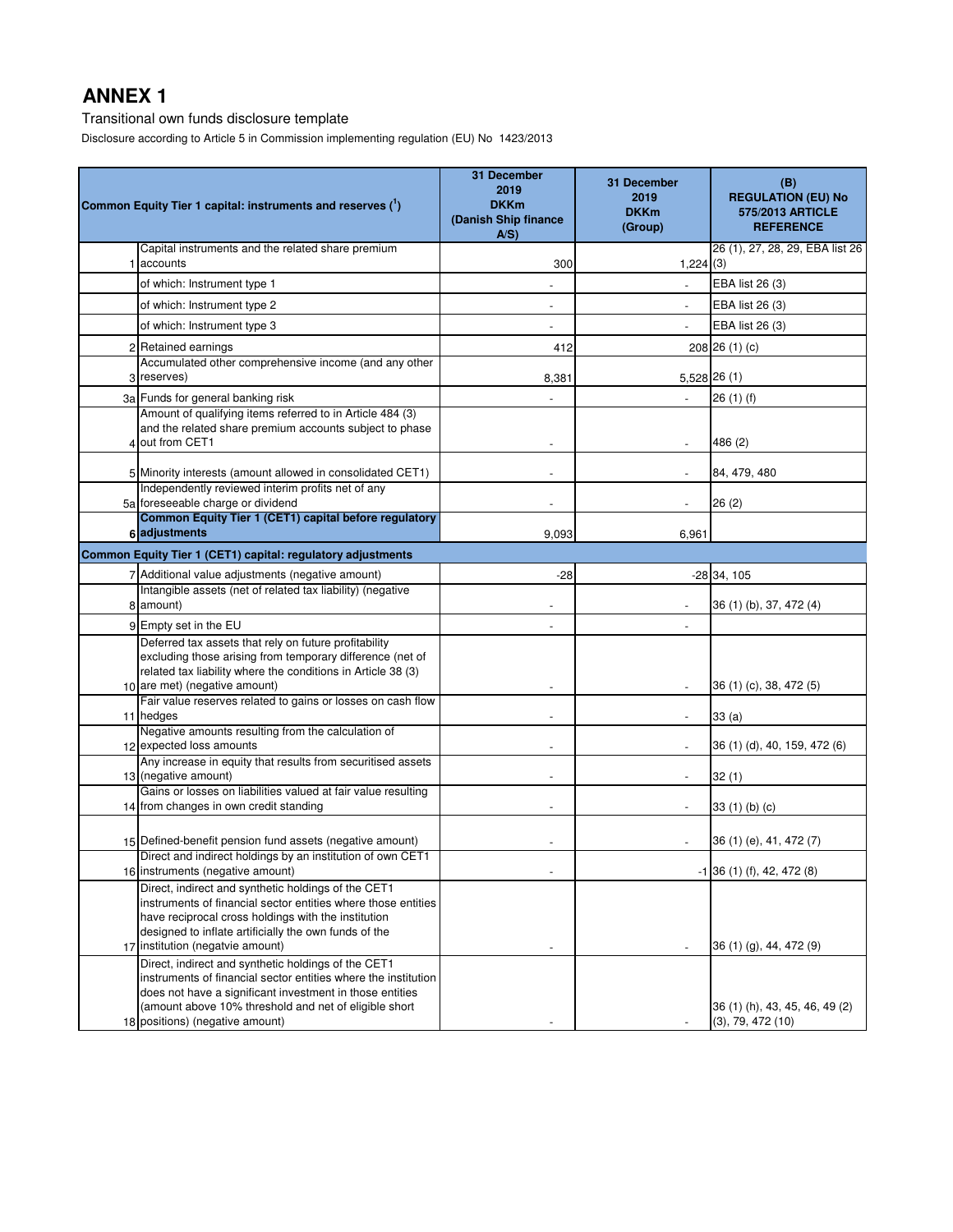| Direct, indirect and synthetic holdings of the CET1<br>instruments of financial sector entities where the institution |                          |                          |                                  |
|-----------------------------------------------------------------------------------------------------------------------|--------------------------|--------------------------|----------------------------------|
| has a significant investment in those entities (amount                                                                |                          |                          | 36 (1) (i), 43, 45, 47, 48 (1)   |
| above 10% threshold and net of eligible short positions)                                                              |                          |                          | (b), 49 (1) to (3), 79, 470, 472 |
| 19 (negative amount)                                                                                                  |                          |                          | (11)                             |
| 20 Empty set in the EU                                                                                                | $\overline{\phantom{a}}$ |                          |                                  |
| Exposure amount of the following items which qualify for a                                                            |                          |                          |                                  |
| RW of 1250%, where the institution opts for the deduction                                                             |                          |                          |                                  |
| 20a alternative<br>of which: qualifying holdings outside the financial sector                                         |                          |                          | 36(1)(k)                         |
| 20b (negative amount)                                                                                                 |                          |                          | 36 (1) (k) (i), 89 to 91         |
|                                                                                                                       |                          |                          | 36 (1) (k) (ii)                  |
|                                                                                                                       |                          |                          | 243(1)(b)                        |
|                                                                                                                       |                          |                          | 244(1)(b)                        |
| 20c of which: securitisation positions (negative amount)                                                              |                          |                          | 258                              |
| 20d of which: free deliveries (negative amount)                                                                       |                          |                          | 36 (1) (k) (iii), 379 (3)        |
| Deferred tax assets arising from temporary difference                                                                 |                          |                          |                                  |
| (amount above 10 % threshold, net of related tax liability                                                            |                          |                          |                                  |
| where the conditions in Article 38 (3) are met) (negative                                                             |                          |                          | 36 (1) (c), 38, 48 (1) (a), 470, |
| 21 amount)                                                                                                            |                          | $\overline{\phantom{a}}$ | 472 (5)                          |
| 22 Amount exceeding the 15% threshold (negative amount)                                                               |                          |                          | 48 (1)                           |
|                                                                                                                       |                          |                          |                                  |
| of which: direct and indirect holdings by the institution of                                                          |                          |                          |                                  |
| the CET1 instruments of financial sector entities where the                                                           |                          |                          | 36 (1) (i), 48 (1) (b), 470, 472 |
| 23 institution has a significant investment in those entities                                                         |                          |                          | (11)                             |
| 24 Empty set in the EU                                                                                                |                          |                          |                                  |
| of which: deferred tax assets arising from temporary                                                                  |                          |                          | 36 (1) (c), 38, 48 (1) (a), 470, |
| 25 difference                                                                                                         | $\overline{\phantom{a}}$ | $\overline{\phantom{a}}$ | 472 (5)                          |
| 25a Losses for the current financial year (negative amount)                                                           |                          | $\overline{\phantom{a}}$ | 36 (1) (a), 472 (3)              |
| Foreseeable tax charges relating to CET1 items (negative                                                              |                          |                          |                                  |
| 25b amount)                                                                                                           |                          |                          | 36(1)(1)                         |
| Regulatory adjustments applied to Common Equity Tier 1<br>26 in respect of amounts subject to pre-CRR treatment       |                          |                          |                                  |
| Regulatory adjustments relating to unrealised gains and                                                               |                          |                          |                                  |
| 26a losses pursuant to Articles 467 and 468                                                                           |                          |                          |                                  |
| Amount to be deducted from or added to Common Equity                                                                  |                          |                          |                                  |
| Tier 1 capital with regard to additional filters and                                                                  |                          |                          |                                  |
| 26b deductions required pre CRR                                                                                       |                          |                          | 481                              |
| Qualifying AT1 deductions that exceeds the AT1 capital of                                                             |                          |                          |                                  |
| 27 the institution (negative amount)                                                                                  |                          |                          | 36(1)(j)                         |
| Total regulatory adjustments to Common Equity Tier 1<br>28 (CET1)                                                     | $-28$                    | $-29$                    |                                  |
| 29 Common Equity Tier 1 (CET1) capital                                                                                |                          |                          |                                  |
|                                                                                                                       | 9,065                    | 6,931                    |                                  |
| Additional Tier 1 (AT1) capital: instruments<br>Capital instruments and the related share premium                     |                          |                          |                                  |
| 30 accounts                                                                                                           |                          |                          | 51, 52                           |
| of which: classified as equity under applicable accounting                                                            |                          |                          |                                  |
| 31 standards                                                                                                          |                          |                          |                                  |
| of which: classified as liabilities under applicable                                                                  |                          |                          |                                  |
| 32 accounting standards                                                                                               |                          |                          |                                  |
| Amount of qualifying items referred to in Article 484 (4)                                                             |                          |                          |                                  |
| and the related share premium accounts subject to phase<br>33 out from AT1                                            |                          |                          |                                  |
| Public sector capital injections grandfathered until 1                                                                |                          |                          | 486 (3)                          |
| january 2018                                                                                                          |                          |                          | 483 (3)                          |
| Qualifying Tier 1 capital included in consolidated AT1                                                                |                          |                          |                                  |
| capital (including minority interest not included in row 5)                                                           |                          |                          |                                  |
| 34 issued by subsidiaries and held by third parties                                                                   |                          |                          | 85, 86, 480                      |
| of which: instruments issued by subsidiaries subject to                                                               |                          |                          |                                  |
| 35 phase-out<br>Additional Tier 1 (AT1) capital before regulatory                                                     |                          |                          | 486 (3)                          |
| 36 adjustments                                                                                                        | 0                        | 0                        |                                  |
|                                                                                                                       |                          |                          |                                  |
| Additional Tier 1 (AT1) capital: regulatory adjustments                                                               |                          |                          |                                  |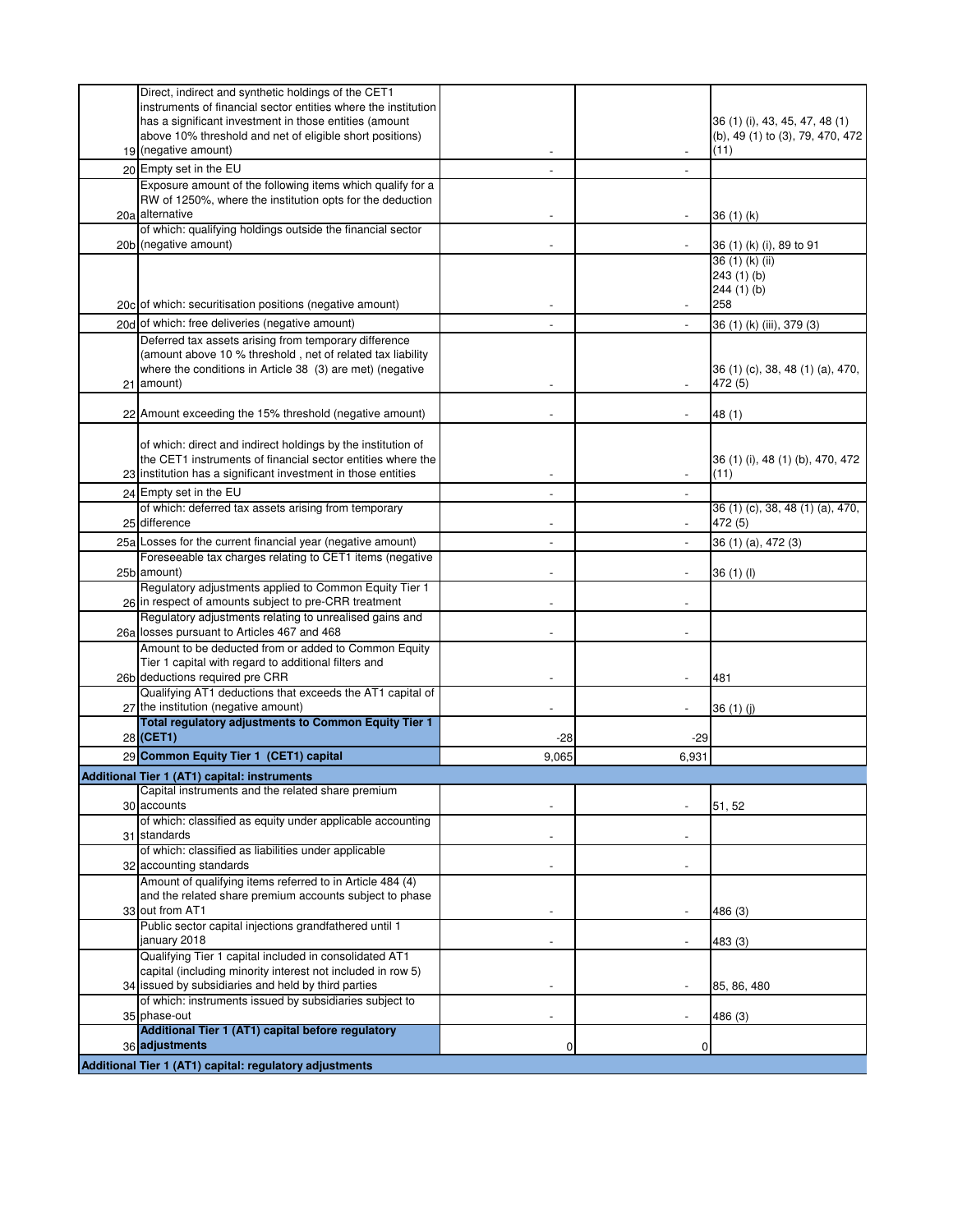| Direct and indirect holdings by an institution of own AT1                                                                |             |                          |                                           |
|--------------------------------------------------------------------------------------------------------------------------|-------------|--------------------------|-------------------------------------------|
| 37 instruments (negative amount)                                                                                         |             |                          | 52 (1) (b), 56 (a), 57, 475 (2)           |
|                                                                                                                          |             |                          |                                           |
| Holdings of the AT1 instruments of financial sector entities<br>where those entities have reciprocal cross holdings with |             |                          |                                           |
| the institution designed to inflate artificially the own funds                                                           |             |                          |                                           |
| 38 of the institution (negative amount)                                                                                  |             |                          | 56 (b), 58, 475 (3)                       |
| Direct, indirect and synthetic holdings of the AT1                                                                       |             |                          |                                           |
| instruments of financial sector entities where the institution                                                           |             |                          |                                           |
| does not have a significant investment in those entities                                                                 |             |                          |                                           |
| (amount above 10% threshold and net of eligible short                                                                    |             |                          |                                           |
| 39 positions) (negative amount)                                                                                          |             |                          | 56 (c), 59, 60, 79, 475 (4)               |
| Direct, indirect and synthetic holdings of the AT1                                                                       |             |                          |                                           |
| instruments of financial sector entities where the institution                                                           |             |                          |                                           |
| has a significant investment in those entities (amount                                                                   |             |                          |                                           |
| above 10% threshold and net of eligible short positions)                                                                 |             |                          |                                           |
| 40 (negative amount)                                                                                                     |             |                          | 56 (d), 59, 79, 475 (4)                   |
| Regulatory adjustments applied to Additional Tier 1 capital<br>in respect of amounts subject to pre-CRR treatment and    |             |                          |                                           |
| transitional treatments subject to phase-out as prescribed                                                               |             |                          |                                           |
| in Regulation (EU) No 585/2013 (ie. CRR residual                                                                         |             |                          |                                           |
| 41 amounts)                                                                                                              |             |                          |                                           |
| Residual amounts deducted from Additional Tier 1 capital                                                                 |             |                          |                                           |
| with regard to deduction from Common Equity Tier 1                                                                       |             |                          | 472, 473(3)(a), 472 (4), 472              |
| capital during the transitional period pursuant to article 472                                                           |             |                          | $(6)$ , 472 $(8)$ $(a)$ , 472 $(9)$ , 472 |
| 41a of Regulation (EU) No 575/2013                                                                                       |             |                          | $(10)$ (a), 472 $(11)$ (a)                |
| Residual amounts deducted from Additional Tier 1 capital                                                                 |             |                          |                                           |
| with regard to deduction from Tier 2 capital during the                                                                  |             |                          |                                           |
| transitional period pursuant to article 475 of Regulation<br>41b (EU) No 575/2013                                        |             |                          | 477, 477 (3), 477 (4) (a)                 |
| Amounts to be deducted from added to Additional Tier 1                                                                   |             |                          |                                           |
| capital with regard to additional filters and deductions                                                                 |             |                          |                                           |
| 41c required pre- CRR                                                                                                    |             |                          | 467, 468, 481                             |
| Qualifying T2 deductions that exceed the T2 capital of the                                                               |             |                          |                                           |
| 42 institution (negative amount)                                                                                         |             |                          | 56(e)                                     |
| Total regulatory adjustments to Additional Tier 1 (AT1)                                                                  |             |                          |                                           |
| 43 capital                                                                                                               | 0           | 0                        |                                           |
| 44 Additional Tier 1 (AT1) capital                                                                                       | $\mathbf 0$ | $\Omega$                 |                                           |
| 45 Tier 1 capital (T1 = CET1 + AT1)                                                                                      | 9,065       | 6,931                    |                                           |
| Tier 2 (T2) capital: instruments and provisions                                                                          |             |                          |                                           |
| Capital instruments and the related share premium                                                                        |             |                          |                                           |
| 46 accounts                                                                                                              |             |                          | 1,979 62, 63                              |
| Amount of qualifying items referred to in Article 484 (5)                                                                |             |                          |                                           |
| and the related share premium accounts subject to phase                                                                  |             |                          |                                           |
| 47 out from T2<br>Public sector capital injections grandfathered until 1                                                 |             |                          | 486 (4)                                   |
| january 2018                                                                                                             |             | $\overline{\phantom{a}}$ | 483 (4)                                   |
| Qualifying own funds instruments included in consolidated                                                                |             |                          |                                           |
| T2 capital (including minority interest and AT1 instruments                                                              |             |                          |                                           |
| not included in rows 5 or 34) issued by subsidiaries and                                                                 |             |                          |                                           |
| 48 held by third party                                                                                                   |             |                          | 87, 88, 480                               |
| of which: instruments issued by subsidiaries subject to                                                                  |             |                          |                                           |
| 49 phase-out                                                                                                             |             |                          | 486 (4)                                   |
| 50 Credit risk adjustments                                                                                               |             |                          | 62 (c) & (d)                              |
|                                                                                                                          |             |                          |                                           |
| 51 Tier 2 (T2) capital before regulatory adjustment                                                                      | 0           | 1,979                    |                                           |
| Tier 2 (T2) capital: regulatory adjustments                                                                              |             |                          |                                           |
|                                                                                                                          |             |                          |                                           |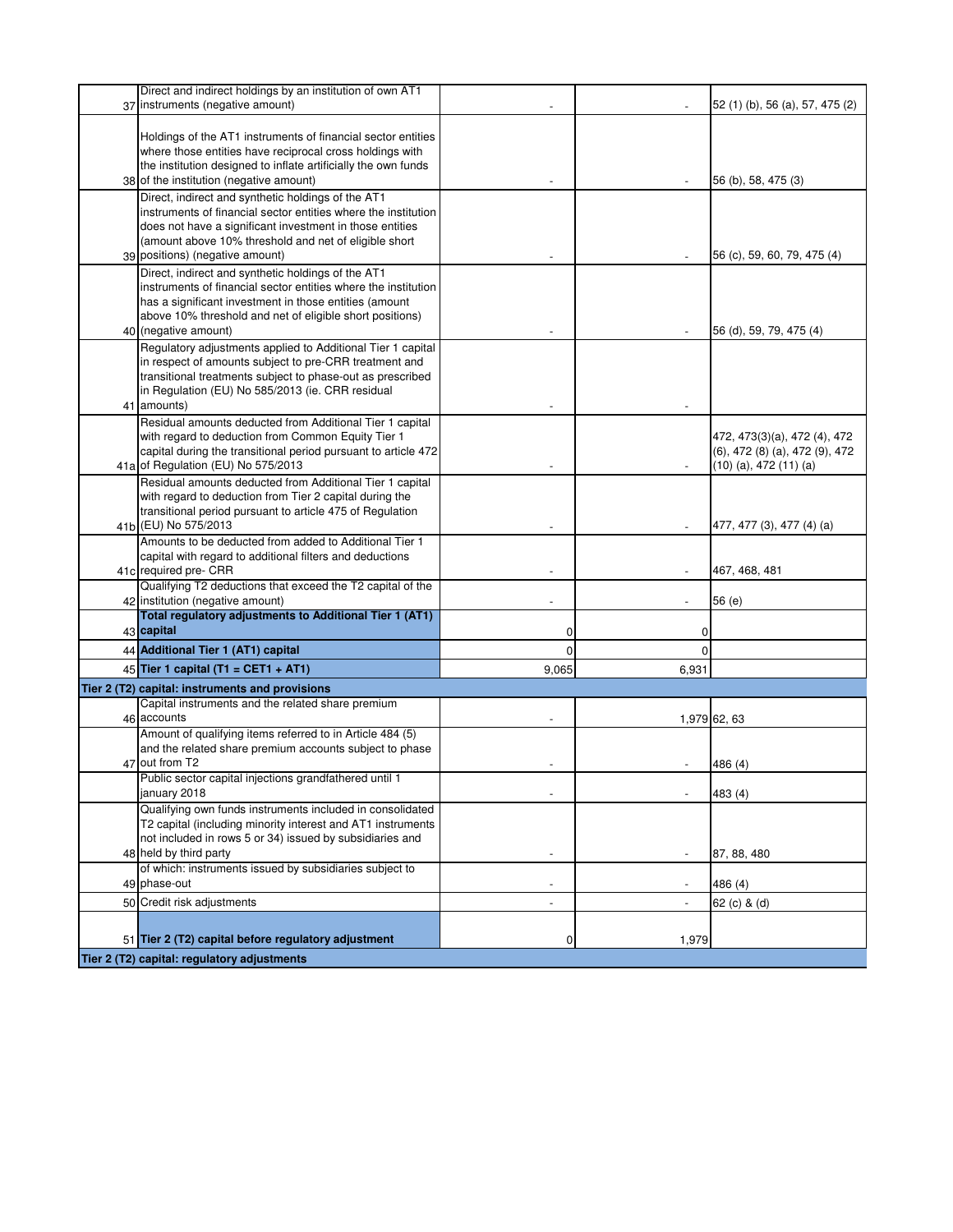| Direct and indirect holdings by an institution of own T2<br>52 instruments and subordinated loans (negative amount)          |                          |                          | 63 (b) (i), 66 (a), 67, 477 (2) |
|------------------------------------------------------------------------------------------------------------------------------|--------------------------|--------------------------|---------------------------------|
| Holdings of the T2 instruments and subordinated loans of                                                                     |                          |                          |                                 |
| financial sector entities where those entities have                                                                          |                          |                          |                                 |
| reciprocal cross holdings with the institutions designed to                                                                  |                          |                          |                                 |
| inflate artificially the own funds of the institution (negative<br>53 amount)                                                |                          |                          |                                 |
|                                                                                                                              |                          |                          | 66 (b), 68, 477 (3)             |
| Direct, indirect and synthetic holdings of the T2                                                                            |                          |                          |                                 |
| instruments and subordinated loans of financial sector                                                                       |                          |                          |                                 |
| entities where the institution does not have a significant                                                                   |                          |                          |                                 |
| investment in those entities (amount above 10 % threshold                                                                    |                          |                          |                                 |
| 54 and net of eligible short positions) (negative amount)<br>Of which new holdings not subject to transitional               |                          |                          | 66 (c), 69, 70, 79, 477 (4)     |
| 54a arrangements                                                                                                             |                          |                          |                                 |
| Of which holdings existing befor 1 January 2013 and                                                                          |                          |                          |                                 |
| 54b subject to transitional arrangements                                                                                     |                          |                          |                                 |
| Direct, indirect and synthetic holdings of the T2                                                                            |                          |                          |                                 |
| instruments and subordinated loans of financial sector                                                                       |                          |                          |                                 |
| entities where the institution has a significant investment<br>in those entities (net of eligible short positions) (negative |                          |                          |                                 |
| 55 amounts)                                                                                                                  |                          |                          | 66 (d), 69, 79, 477 (4)         |
|                                                                                                                              |                          |                          |                                 |
| Regulatory adjustments applied to tier 2 in respect of                                                                       |                          |                          |                                 |
| amounts subject to pre-CRR treatment and transitional                                                                        |                          |                          |                                 |
| treatments subject to phase out as prescribed in<br>56 Regulation (EU) No 575/2013 (i.e. CRR residual amounts)               |                          |                          |                                 |
| Residual amounts deducted from Tier 2 capital with regard                                                                    |                          |                          |                                 |
| to deduction from Common Equity Tier 1 capital during the                                                                    |                          |                          | 472, 472(3)(a), 472 (4), 472    |
| transitional period pursuant to article 472 of Regulation                                                                    |                          |                          | (6), 472 (8), 472 (9), 472 (10) |
| 56a (EU) No 575/2013                                                                                                         |                          | $\overline{\phantom{a}}$ | (a), 472 (11) (a)               |
| Residual amounts deducted from Tier 2 capital with regard                                                                    |                          |                          |                                 |
| to deduction from Additional Tier 1 capital during the<br>transitional period pursuant to article 475 of Regulation          |                          |                          | 475, 475 (2) (a), 475 (3), 475  |
| 56b (EU) No 575/2013                                                                                                         |                          |                          | $(4)$ (a)                       |
| Amounts to be deducted from or added to Tier 2 capital                                                                       |                          |                          |                                 |
| with regard to additional filters and deductions required pre-                                                               |                          |                          |                                 |
| 56c CRR                                                                                                                      |                          |                          | 467, 468, 481                   |
| 57 Total regulatory adjustments to Tier 2 (T2) capital                                                                       | 0                        | 0                        |                                 |
| 58 Tier 2 (T2) capital                                                                                                       | $\Omega$                 | 1,979                    |                                 |
| 59 Total capital (TC = T1 + T2)                                                                                              | 9,065                    | 8,911                    |                                 |
| Risk weighted assets in respect of amounts subject to pre-                                                                   |                          |                          |                                 |
| CRR treatment and transitional treatments subject to                                                                         |                          |                          |                                 |
| phase out as prescribed in Regulation (EU) No 575/2013                                                                       |                          |                          |                                 |
| 59a (i.e. CRR residual amount)                                                                                               | 49.020                   | 49.406                   |                                 |
| Of which: items not deducted from CET1 (Regulation<br>(EU) No 575/2013 residual amounts) (items to be detailed               |                          |                          |                                 |
| line by line, e.g. Deferred tax assets that rely on future                                                                   |                          |                          |                                 |
| profitability net of related tax liability, indirect holdings of                                                             |                          |                          | 472, 472 (5), 472 (8) (b), 472  |
| own CET1, etc)                                                                                                               | $\overline{\phantom{a}}$ |                          | $(10)$ (b), 472 $(11)$ (b)      |
| Of which:items not deducted from AT1 items                                                                                   |                          |                          |                                 |
| (Regulation (EU) No 575/2013 residual amounts) (items to<br>be detailed line by line, e.g. Reciprocal cross holdings in      |                          |                          |                                 |
| T2 instruments, direct holdings of non-significant                                                                           |                          |                          |                                 |
| investments in the capital of other financial sector entities,                                                               |                          |                          | 475, 475 (2) (b), 475 (2) ©,    |
| etc.                                                                                                                         |                          |                          | 475 $(4)(b)$                    |
| Items not deducted from T2 items (Regulation (EU) No                                                                         |                          |                          |                                 |
| 575/2013 residual amounts) (items to be detailed line by                                                                     |                          |                          |                                 |
| line, e.g. Indirect holdings of own T2 instruments, indirect<br>holdings of non-significant investments in the capital of    |                          |                          |                                 |
| other financial sector entities, indirect holdings of                                                                        |                          |                          |                                 |
| significant investments in the capital of other financial                                                                    |                          |                          | 477, 477 (2) (b), 477 (2) (c),  |
| sector entities etc)                                                                                                         |                          |                          | 477 (4) (b)                     |
| 60 Total risk-weighted assets                                                                                                | 49,020                   | 49,406                   |                                 |
| <b>Capital ratios and buffers</b>                                                                                            |                          |                          |                                 |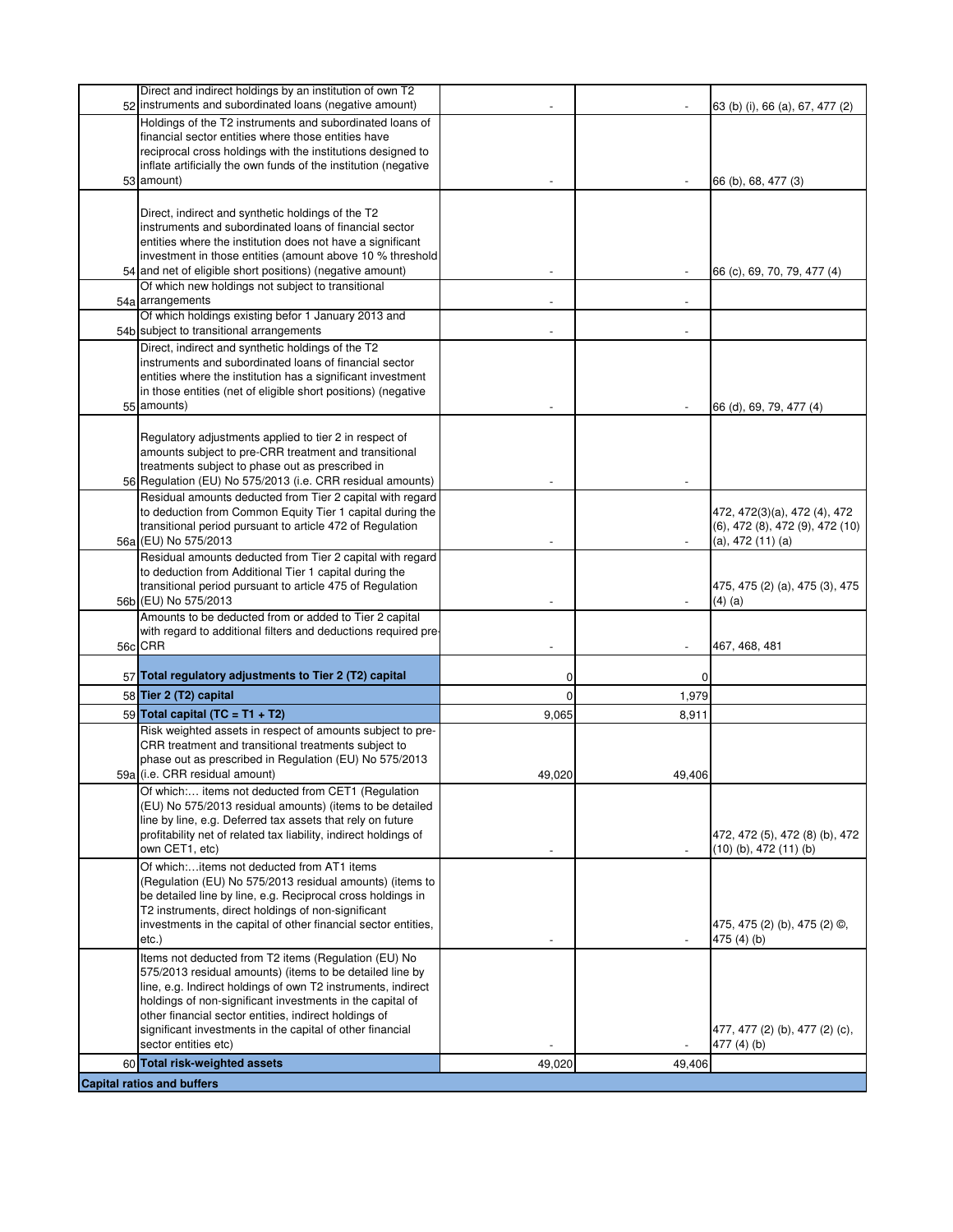| Common Equity Tier 1 (as a percentage of total risk<br>61 exposure amount                                                                                                                                                                                                                         | 18.5%               |                     | 14.0% 92 (2) (a), 465   |
|---------------------------------------------------------------------------------------------------------------------------------------------------------------------------------------------------------------------------------------------------------------------------------------------------|---------------------|---------------------|-------------------------|
| 62 Tier 1 (as a percentage of total risk exposure amount                                                                                                                                                                                                                                          | 18.5%               |                     | 14.0% 92 (2) (b), 465   |
| Total capital (as a percentage of total risk exposure<br>63 amount                                                                                                                                                                                                                                | 18.5%               |                     | 18.0% 92 (2) (c)        |
| Institution specific buffer requirement (CET1 requirement<br>in accordance with article 92 (1) (a) plus capital<br>conservation and countercyclical buffer requirements plus<br>a systemic risk buffer, plus systemically important<br>institution buffer expressed as a percentage of total risk |                     |                     |                         |
| 64 exposure amount) 1)                                                                                                                                                                                                                                                                            | 12.5%               |                     | 12.5% CRD 128, 129, 140 |
| 65 of which: capital conservation buffer requirement                                                                                                                                                                                                                                              | 2.5%                | 2.5%                |                         |
| 66 of which: countercyclical buffer requirement                                                                                                                                                                                                                                                   | 0.8%                | 0.8%                |                         |
| 67 of which: systemic risk buffer requirement                                                                                                                                                                                                                                                     | 0.0%                | 0.0%                |                         |
| of which: Global Systemically Important Institution (G-SII)<br>67a or Other Systemically Important Institution (O-SII) buffer                                                                                                                                                                     | not yet implemented | not yet implemented | <b>CRD 131</b>          |
| Common Equity Tier 1 available to meet buffers (as a<br>68 percentage of risk exposure amount) $^{2}$                                                                                                                                                                                             | 6.0%                |                     | 1.5% CRD 128            |
| 69 [non-relevant in EU regulation]                                                                                                                                                                                                                                                                | N/A                 | N/A                 |                         |
| 70 [non-relevant in EU regulation]                                                                                                                                                                                                                                                                | N/A                 | N/A                 |                         |
| 71 [non-relevant in EU regulation]                                                                                                                                                                                                                                                                | N/A                 | N/A                 |                         |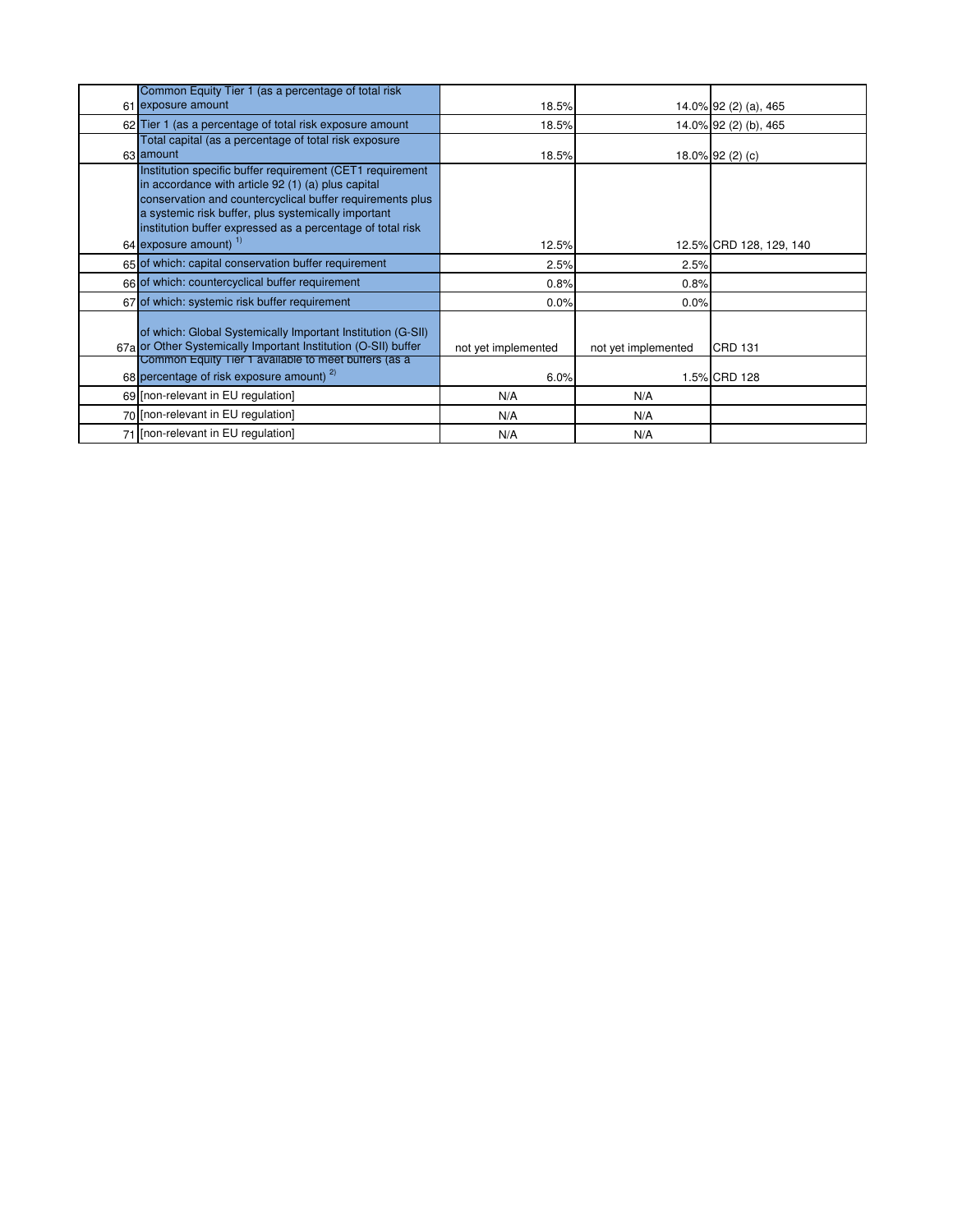| Amounts below the thresholds for deduction (before risk-weighting)                                                                                                                                                                  |     |     |                                                                                     |
|-------------------------------------------------------------------------------------------------------------------------------------------------------------------------------------------------------------------------------------|-----|-----|-------------------------------------------------------------------------------------|
| Direct and indirect holdings of the capital of financial<br>sector entities where the institution does not have a<br>significant investment in those entities (amount below 10%<br>72 threshold and net of eligible short positions |     |     | 36 (1) (h), 45, 46, 472 (10)<br>56 (c), 59, 60, 475 (4), 66 (c),<br>69, 70, 477 (4) |
| Direct and indirect holdings of the CET1 instruments of<br>financial sector entities where the institution has a<br>significant investment in those entities (amount below 10%<br>73 threshold and net of eligible short positions  |     |     | 36 (1) (i), 45, 48, 470, 472 (11)                                                   |
| 74 Empty set in the EU                                                                                                                                                                                                              | N/A | N/A |                                                                                     |
| Deferred tax assets arising from temporary difference<br>(amount below 10 % threshold, net of related tax liability<br>75 where the conditions in Article 38 (3) are met)                                                           |     |     | 36 (1) (c), 38, 48, 470, 472 (5)                                                    |
| Applicable caps on the inclusion of provisions in Tier 2                                                                                                                                                                            |     |     |                                                                                     |
| Credit risk adjustments included in T2 in respect of<br>exposures subject to standardised approach (prior to the<br>76 application of the cap)                                                                                      |     |     | 62                                                                                  |
| Cap on inclusion of credit risk adjustments in T2 under                                                                                                                                                                             |     |     |                                                                                     |
| 77 standardised approach                                                                                                                                                                                                            |     |     | 62                                                                                  |
| Credit risk adjustments included in T2 in respect of<br>exposures subject to internal rating-based approach (prior<br>78 to the application of the cap)                                                                             |     |     | 62                                                                                  |
| Cap for inclusion of credit risk adjustments in T2 under<br>79 internal ratings-based approach                                                                                                                                      |     |     | 62                                                                                  |
| Capital instruments subject to phase-out arrangements (only applicable between 1 Jan 2014 and 1 Jan 2022)                                                                                                                           |     |     |                                                                                     |
| - Current cap on CET1 instruments subject to phase-out<br>80 arrangements                                                                                                                                                           | 33  |     | 484 (3), 486 (2) & (5)                                                              |
| - Amount excluded from CET1 due to cap (excess over<br>81 cap after redemptions and maturities)<br>- Current cap on AT1 instruments subject to phase-out                                                                            | N/A | N/A | 484 (3), 486 (2) & (5)                                                              |
| 82 arrangements                                                                                                                                                                                                                     |     |     | 484 (4), 486 (3) & (5)                                                              |
| - Amount excluded from AT1 due to cap (excess over cap<br>83 after redemptions and maturities)                                                                                                                                      |     |     | 484 (4), 486 (3) & (5)                                                              |
| - Current cap on T2 instruments subject to phase-out<br>84 arrangements                                                                                                                                                             |     |     | 484 (5), 486 (4) & (5)                                                              |
| - Amount excluded from T2 due to cap (excess over cap<br>85 after redemptions and maturities)                                                                                                                                       |     |     | 484 (5), 486 (4) & (5)                                                              |
| (1) 'N/A' inserted if the question is not applicable                                                                                                                                                                                |     |     |                                                                                     |

 $1)$  CET1 capital requirement including buffer requirements

 $^{2)}$  CET1 capital ratio as reported, less minimum requirement of 4.5% (excluding buffer requirements) and less any CET1 items used to meet the Tier 1 and total capital requirements.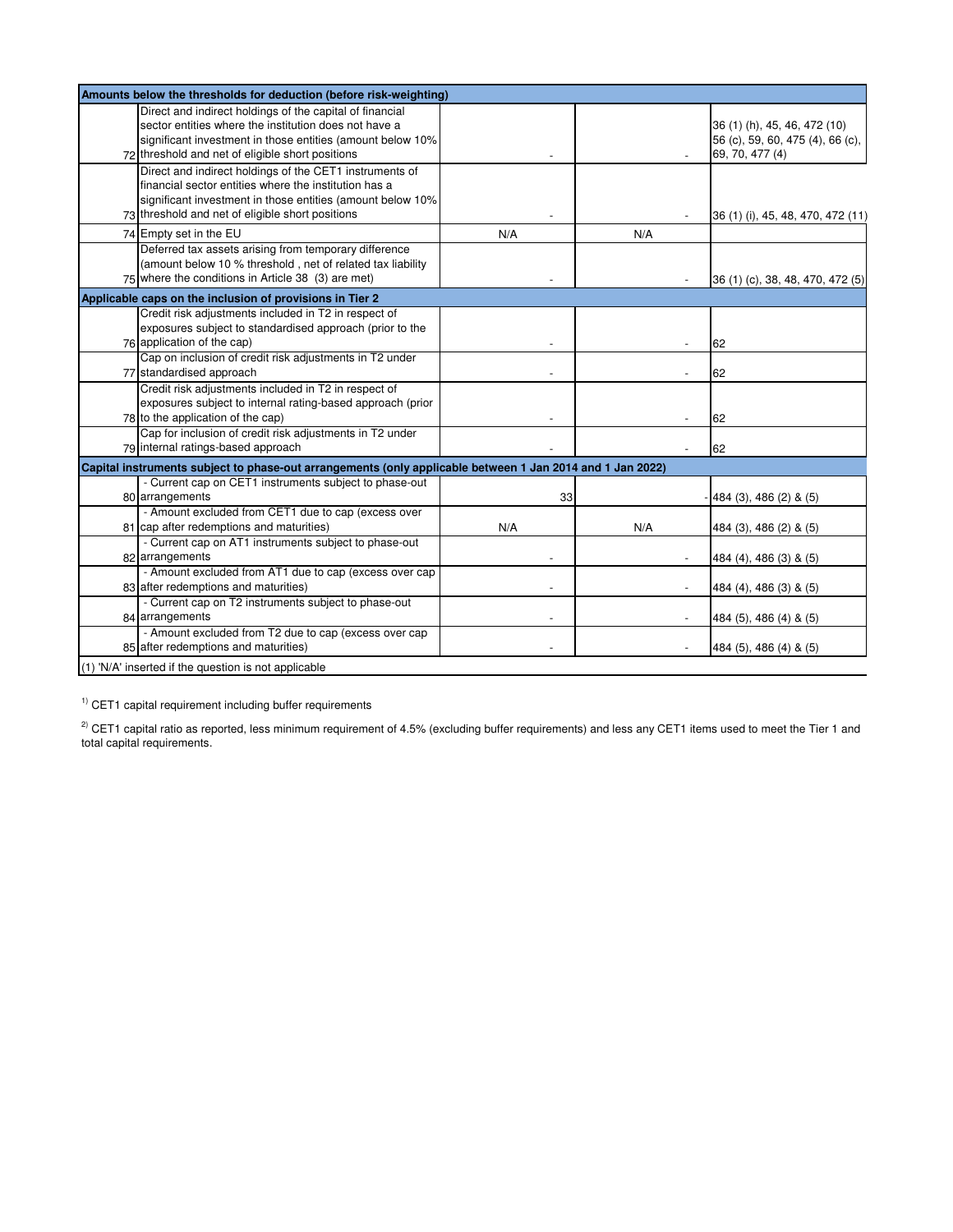Subordinated debt

|               |                                                                                    | <b>DKK</b>                                                    |
|---------------|------------------------------------------------------------------------------------|---------------------------------------------------------------|
| <b>Common</b> | Capital instruments' main features template (1)                                    | Tier 2                                                        |
|               | 1 Issuer                                                                           | Danish Ship Finance Holding A/S                               |
|               | 2 Unique identifier (eg CUSIP, ISIN or Bloomberg identifier for private placeme    | N/A                                                           |
|               | 3 Governing law(s) of the instrument                                               | Danish                                                        |
|               | <b>Regulatory treatment</b>                                                        |                                                               |
|               | 4 Transitional CRR rules                                                           | Tier 2                                                        |
|               | 5 Post-transitional CRR rules                                                      | Tier 2                                                        |
|               | 6 Eligible at solo/(sub-)consolidated/solo & (sub-)consolidated                    | Solo & Consolidated                                           |
|               | 7 Instrument type (types to be specified by each jurisdiction)                     | Subordinated Floating Rate Convertible Tier 2                 |
|               | 8 Amount recognised in regulatory capital (currency in million, as of most         |                                                               |
|               | recent reporting date)                                                             | 2.000.00                                                      |
|               | 9 Nominal amount of instrument                                                     | 2,000,000,000.00                                              |
|               | 9a Issue price                                                                     | 100.00                                                        |
|               | 9b Redemption price                                                                | 100.00                                                        |
|               | 10 Accounting classification                                                       | Liability - amortised cost                                    |
|               | 11 Original date of issuance                                                       | 15. november 2016                                             |
|               | 12 Perpeptual or dated                                                             | Dated                                                         |
|               | 13 Original maturity date                                                          | 15. maj 2037                                                  |
|               | 14 Issuer call subject to prior supervisory approval                               | No                                                            |
|               | 15 Optional call date, contingent call dates, and redemption amount                | 15. maj 2022                                                  |
|               | 16 Subsequent call dates, if applicable                                            | Any interest payment date after Call date up to maturity date |
|               | Coupons / dividends                                                                |                                                               |
|               | 17 Fixed or floating dividend/coupon                                               | Floating (Floored at 0 pct)                                   |
|               | 18 Coupon rate and any related index                                               | CIBOR3M + 850 bps (spread)                                    |
|               | 19 Existence of a dividend stopper                                                 | Yes                                                           |
|               | 20a Fully discretionary, partially discretionary or mandatory (in terms of timing  | No                                                            |
|               | 20b Fully discretionary, partially discretionary or mandatory (in terms of amount) | Mandatory                                                     |
|               | 21 Existence of step up or other incentive to redeem                               | Yes                                                           |
|               | 22 Noncumulative or cumulative                                                     | Cumulative                                                    |
|               | 23 Convertible or non-convertible                                                  | Convertible                                                   |
|               | 24 If convertible, conversion trigger (s)                                          | Common equity Tier-1 lower than 7%                            |
|               | 25 If convertible, fully or partially                                              | Fully                                                         |
|               | 26 If convertible, conversion rate                                                 | "Par value" of the ordinary share                             |
|               | 27 If convertible, mandatory or optional conversion                                | <b>Both</b>                                                   |
|               | 28 If convertible, specifiy instrument type convertible into                       | Ordinary shares                                               |
|               | 29 If convertible, specifiy issuer of instrument it converts into                  | Danish Ship Finance Holding A/S                               |
|               | 30 Write-down features                                                             | No                                                            |
|               | 31 If write-down, write-down trigger (s)                                           | N/A                                                           |
|               | 32 If write-down, full or partial                                                  | N/A                                                           |
|               | 33 If write-down, permanent or temporary                                           | N/A                                                           |
|               | 34 If temporary write-down, description of write-up mechanism                      | N/A                                                           |
|               | 35 Position in subordination hierachy in liquidation (specify instrument type      |                                                               |
|               | immediately senior to instrument)                                                  | Senior debt                                                   |
|               | 36 Non-compliant transitioned features                                             | No                                                            |
|               | 37 If yes, specifiy non-compliant features                                         | N/A                                                           |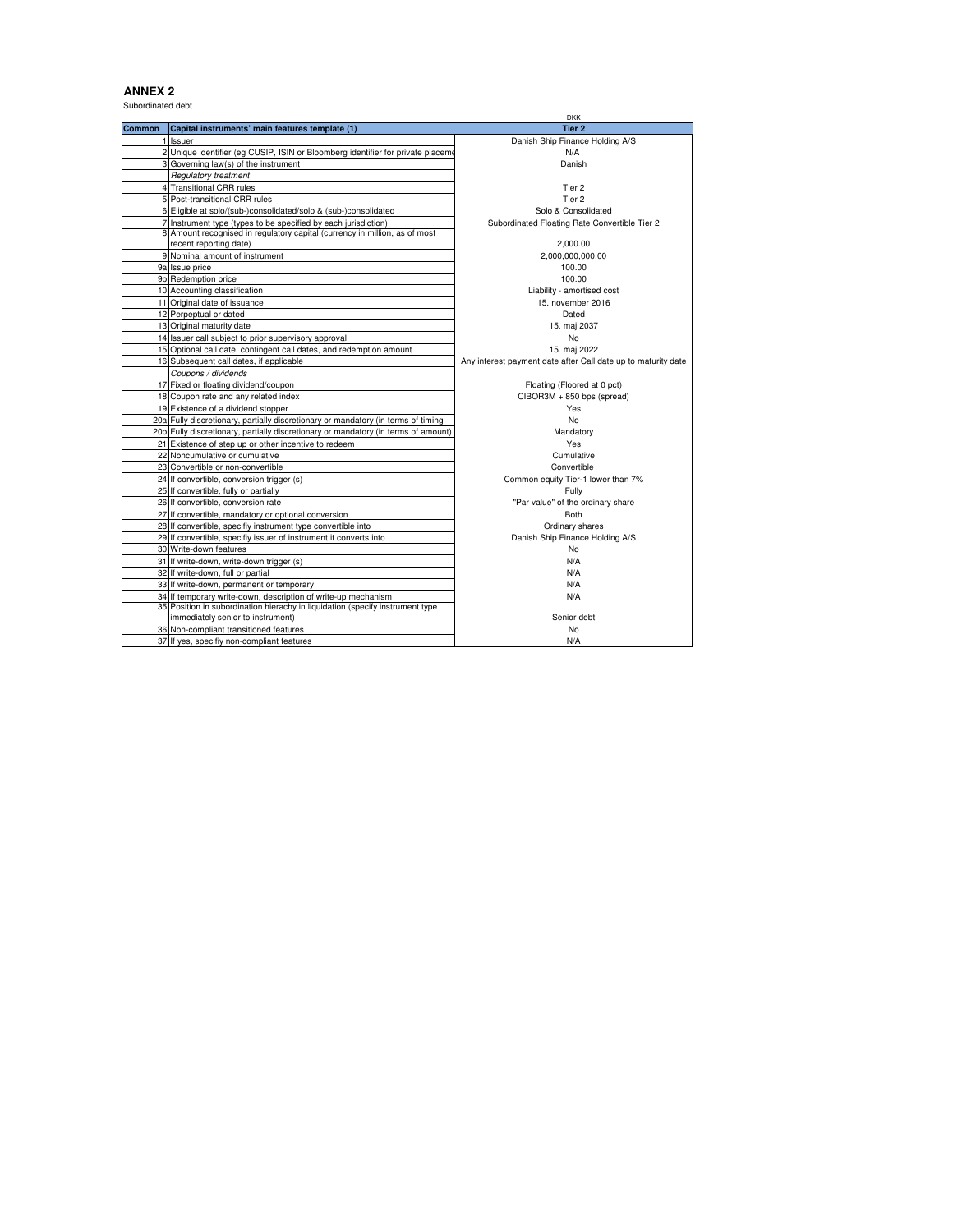Capital requirements

| <b>Capital adequacy</b>                                     |                         |         |          |         |
|-------------------------------------------------------------|-------------------------|---------|----------|---------|
|                                                             | Danish Ship Finance A/S |         | Group    |         |
|                                                             | 2019                    | 2018    | 2019     | 2018    |
| <b>DKKm</b>                                                 |                         |         |          |         |
| CET1 capital                                                | 9065                    | 8972    | 6931     | 6 1 7 3 |
| Tier 1 capital                                              | 9065                    | 8972    | 6931     | 6 1 7 3 |
| <b>Total capital</b>                                        | 9065                    | 8972    | 8911     | 8 1 4 1 |
| <b>Risk Exposure Amount</b>                                 | 49 0 20                 | 47 233  | 49 4 0 6 | 47751   |
| Capital requirements                                        | 6 1 3 6                 | 5 2 9 1 | 6 1 8 0  | 5 3 5 4 |
| Surplus of capital                                          | 2929                    | 3681    | 2731     | 2787    |
| CET1 capital ratio, %                                       | 18.5                    | 19.0    | 14.0     | 12.9    |
| Tier 1 capital ratio, %                                     | 18.5                    | 19.0    | 14.0     | 12.9    |
| Total capital ratio, %                                      | 18.5                    | 19.0    | 18.0     | 17.0    |
| Capital requirement Basel 1 floor                           | 3922                    | 3779    | 3952     | 3820    |
| Total capital adjusted according to rules for Basel 1 floor | 4497                    | 4 2 5 8 | 4527     | 4 3 0 9 |
| Surplus of capital according to Basel 1 floor               | 4568                    | 4714    | 4 3 8 3  | 3832    |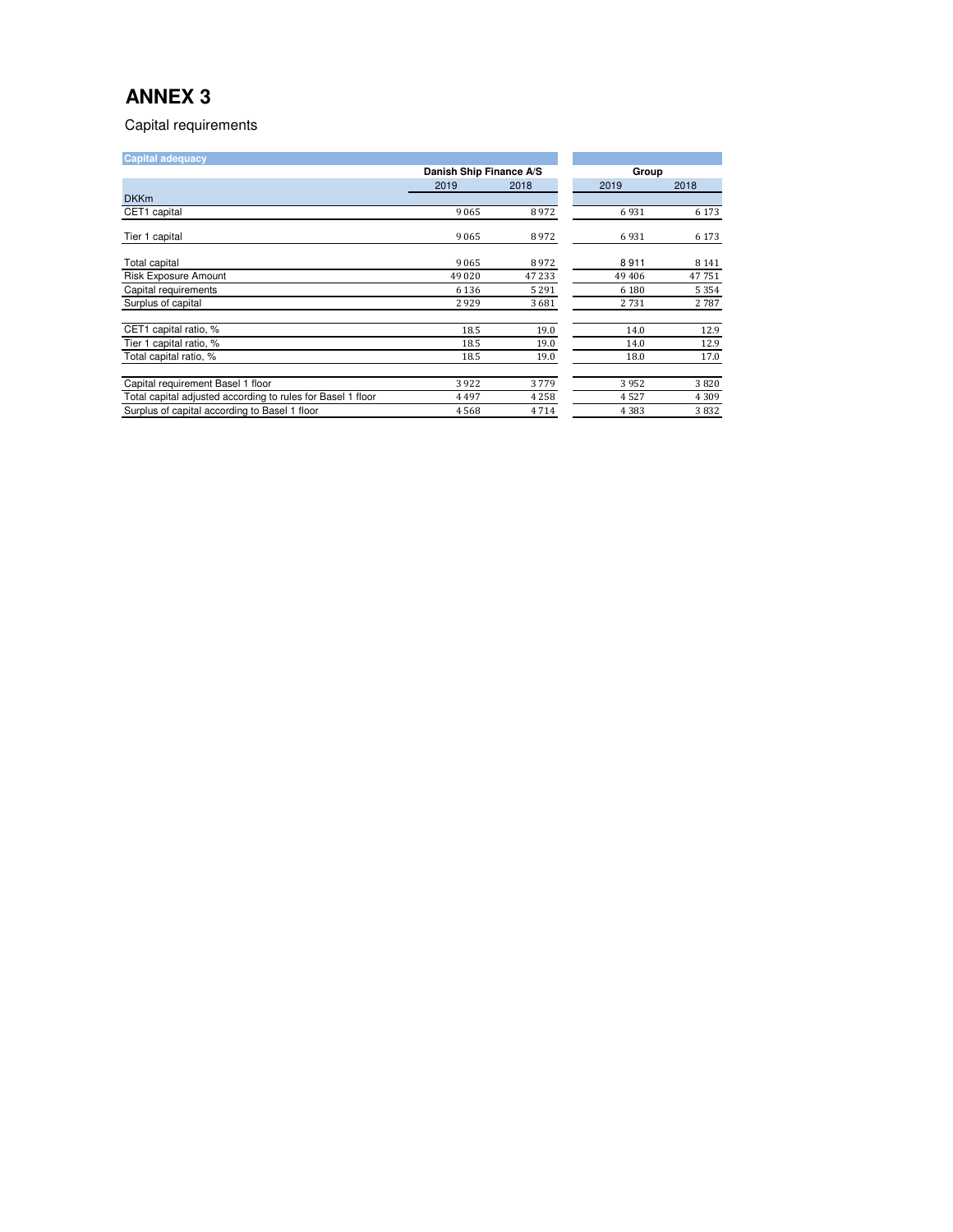Capital requirements

**Amount of specific countercyclical capital buffer in Danish Ship Finance as of 31 December 2018**

| <b>DKKm</b>                                      | 2019   |
|--------------------------------------------------|--------|
| Institution-specific countercyclical buffer rate | 0.84%  |
| <b>Total REA</b>                                 | 49 020 |
| Institution-specific countercyclical buffer      | 414    |

**Geographical distribution of credit risk exposure for the calculation of the countercyclical capital buffer for Danish Ship Finance as of 31 December 2019**

| %                                | Share of relevant exposures | Country |
|----------------------------------|-----------------------------|---------|
| Belgien                          | 1.83%                       | 0.00%   |
| Schweitz                         | 1.11%                       | 0.00%   |
| Tyskland                         | 11.23%                      | 0.00%   |
| Danmark                          | 37.51%                      | 1.00%   |
| Spanien                          | 0.02%                       | 0.00%   |
| Finland                          | 0.92%                       | 0.00%   |
| Frankrig                         | 1.18%                       | 0.25%   |
| Storbritannien                   | 8.94%                       | 1.00%   |
| Grækenland                       | 11.45%                      | 0.00%   |
| Hong Kong                        | 1.59%                       | 2.00%   |
| Island                           | 0.09%                       | 1.75%   |
| Italien                          | 1.24%                       | 0.00%   |
| Luxemborg                        | 1.25%                       | 0.00%   |
| Monaco                           | 0.94%                       | 0.00%   |
| Holland                          | 1.13%                       | 0.00%   |
| Norge                            | 13.45%                      | 2.50%   |
| Sverige                          | 0.28%                       | 2.50%   |
| Singapore                        | 2.35%                       | 0.00%   |
| <b>USA</b>                       | 3.50%                       | 0.00%   |
| Institution-specific buffer rate | 100%                        | 0.84%   |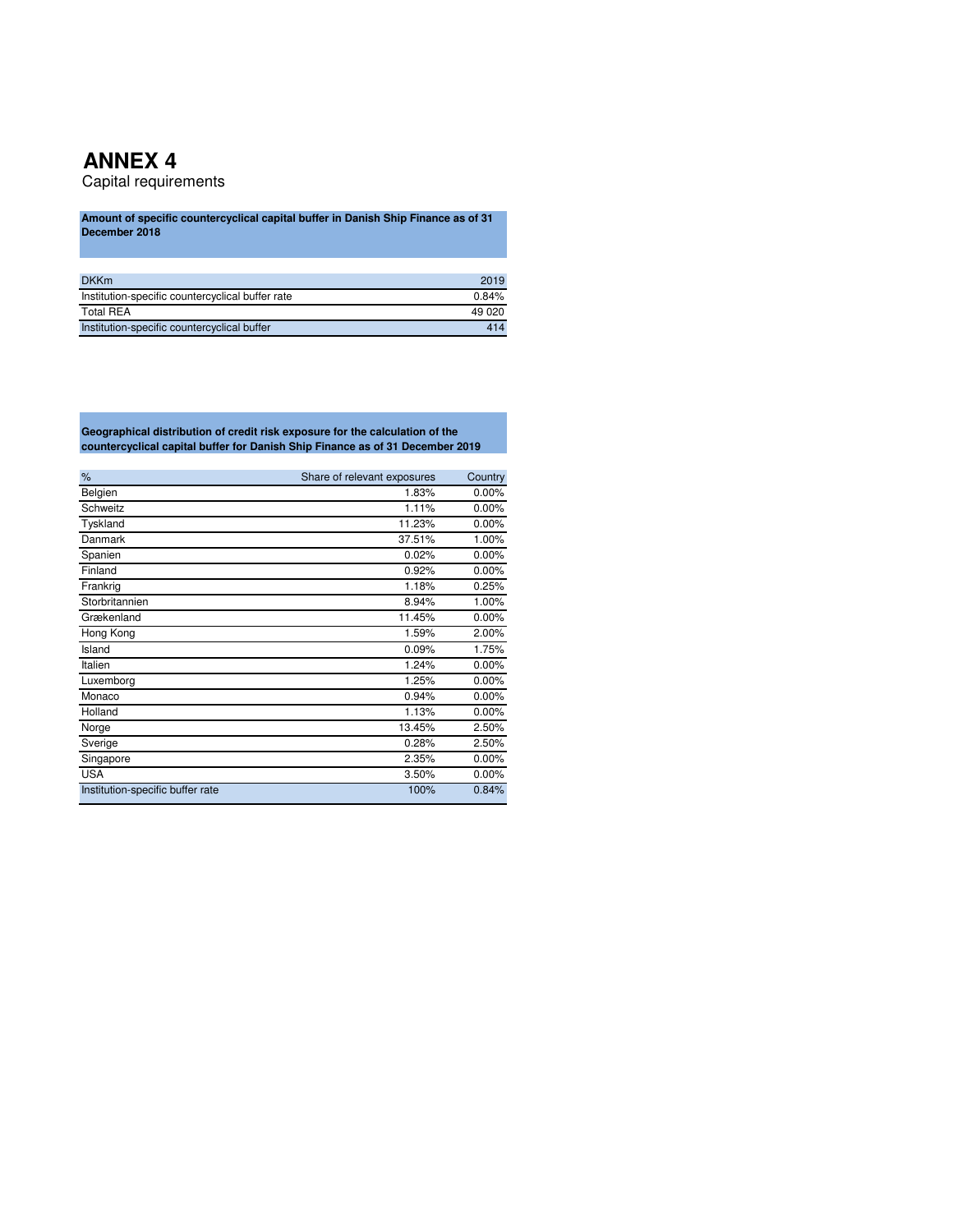Capital requirements

|                                                                | Danish Ship<br>Finance A/S |         |
|----------------------------------------------------------------|----------------------------|---------|
| <b>Capital requirements</b>                                    |                            | Group   |
| <b>DKKm</b>                                                    | 2019                       | 2019    |
| Capital requirement for credit risks, standardised approach    | 3450                       | 3481    |
| Capital requirement for credit risks, IRB                      |                            |         |
| Capital requirement for credit risk, default fund contribution |                            |         |
| Capital requirement for settlement risks                       |                            |         |
| Capital requirement for market risks                           | 337                        | 337     |
| Trading book                                                   | 337                        | 337     |
| of which VaR and SVaR                                          |                            |         |
| of which risks outside VaR and SVaR                            |                            |         |
| FX risk other operations                                       |                            |         |
| Capital requirement for credit value adjustment                | 50                         | 50      |
| Capital requirement for operational risks                      | 84                         | 84      |
| Capital requirement                                            | 3922                       | 3952    |
| Risk exposure amount credit risks                              | 43 122                     | 43 508  |
| Risk exposure amount settlement risks                          |                            |         |
| Risk exposure amount market risks                              | 4 2 1 1                    | 4 2 1 1 |
| Risk exposure amount credit value adjustment                   | 631                        | 631     |
| Risk exposure amount operational risks                         | 1056                       | 1 0 5 6 |
| Risk exposure amount                                           | 49 0 20                    | 49 40 6 |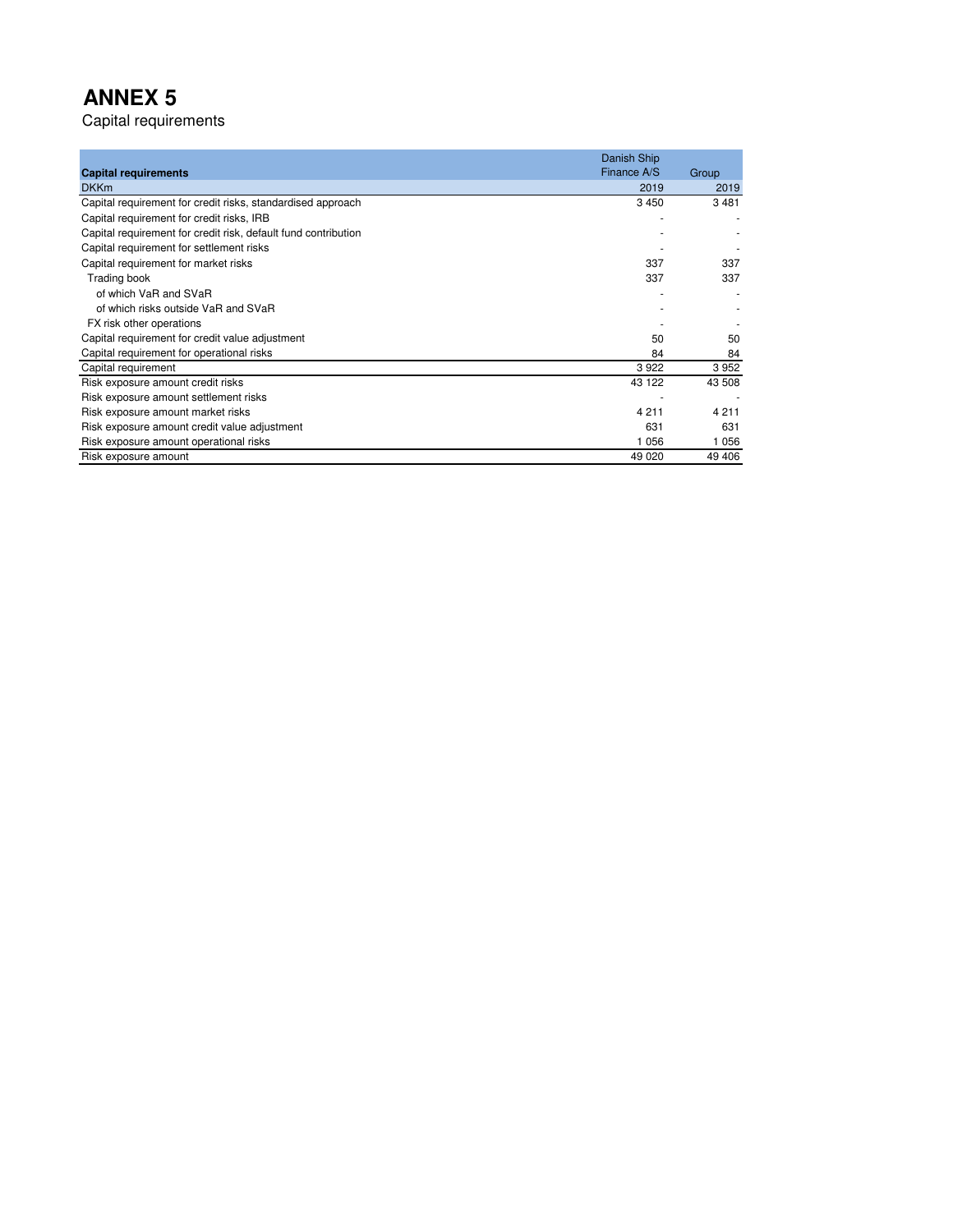### Capital requirements

### **Risk Exposure Amount and Own funds requirement, 31 December 2019**

|                                                                                |             | Danish Ship Finance A/S |             | Group       |
|--------------------------------------------------------------------------------|-------------|-------------------------|-------------|-------------|
|                                                                                | <b>Risk</b> |                         | <b>Risk</b> |             |
|                                                                                | exposure    | Own funds               | exposure    | Own funds   |
| <b>DKKm</b>                                                                    | amount      | requirement             | amount      | requirement |
| <b>Credit risks, STD</b>                                                       | 43.122      | 3,450                   | 43,508      | 3,481       |
| Central government or central bank exposures                                   | 123         | 10                      | 209         | 17          |
| Regional governments or local authorities exposures                            |             |                         |             |             |
| Public sector entities exposures                                               |             |                         |             |             |
| Multilateral development banks exposures                                       |             |                         |             |             |
| International organisation exposures                                           |             |                         |             |             |
| Institutional exposures                                                        | 687         | 55                      | 732         | 59          |
| Corporate exposures                                                            | 38,575      | 3,086                   | 38,830      | 3,106       |
| Retail exposures                                                               |             |                         |             |             |
| Exposures secured by mortgages on immovable property                           |             |                         |             |             |
| Exposures in default                                                           | 2,753       | 220                     | 2,753       | 220         |
| Exposures associated with particularly high risk                               |             |                         |             |             |
| Exposures in the form of covered bonds                                         | 634         | 51                      | 634         | 51          |
| Items representing securitisation positions                                    |             |                         |             |             |
| Exposures to institutions and corporates with a short-term credit assessment   |             |                         |             |             |
| Exposures in the form of units or shares in collective investment undertakings |             |                         |             |             |
| Equity exposures                                                               |             |                         |             |             |
| Other items                                                                    | 349         | 28                      | 349         | 28          |
| <b>Credit risks, IRB</b>                                                       | 0           | 0                       | 0           | 0           |
| Institutional exposures                                                        |             |                         |             |             |
| Corporate exposures                                                            |             |                         |             |             |
| of which specialised lending                                                   |             |                         |             |             |
| Securitisation                                                                 |             |                         |             |             |
| Exposures without counterparties                                               |             |                         |             |             |
| Credit risks, Default fund contribution                                        |             |                         |             |             |
| <b>Settlement risks</b>                                                        | 0           | 0                       | 0           | 0           |
| <b>Market risks</b>                                                            | 4,211       | 337                     | 4,211       | 337         |
| <b>Trading book</b>                                                            | 4,211       | 337                     | 4,211       | 337         |
| of which VaR and SVaR                                                          |             |                         |             |             |
| of which risks outside VaR and SVaR                                            |             |                         |             |             |
| FX risk other operations                                                       |             |                         |             |             |
| Credit value adjustment                                                        | 631         | 50                      | 631         | 50          |
| <b>Operational risks</b>                                                       | 1,056       | 84                      | 1,056       | 84          |
| of which Basic indicator approach                                              | 1,056       | 84                      | 1,056       | 84          |
| of which Standardised approach                                                 |             |                         |             |             |
| <b>Total</b>                                                                   | 49,020      | 3.922                   | 49.406      | 3,952       |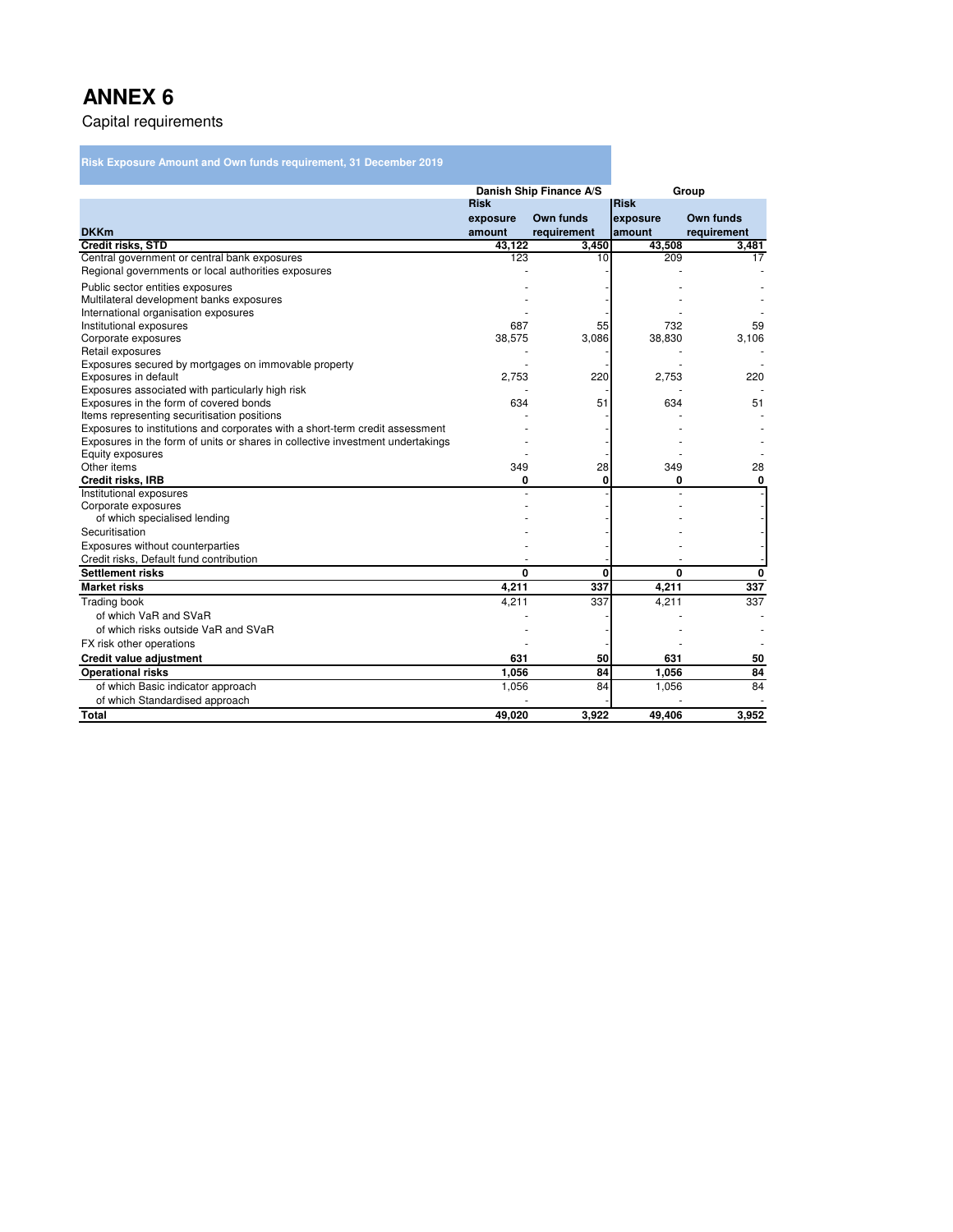Liquidity risk

| <b>LIICUMDETED AND UNENCUMPERED ASSERT</b>     |        |                                                        |        |                                                           |       |                            |       |                                                                   |
|------------------------------------------------|--------|--------------------------------------------------------|--------|-----------------------------------------------------------|-------|----------------------------|-------|-------------------------------------------------------------------|
|                                                |        | Carrying amount of encumbered assets                   |        | Fair value of encumbered assets                           |       | assets                     |       | Carrying amount of unencumbered Fair value of unencumbered assets |
|                                                |        | of which notionally elligible<br><b>EHOLA and HOLA</b> |        | of which notionally<br>elligible EHQLA and<br><b>HOLA</b> |       | of which EHQLA<br>and HOLA |       | of which EHQLA<br>and HQLA                                        |
| Assets of the reporting institution            | 57,604 |                                                        |        |                                                           | 9.222 |                            |       |                                                                   |
| Equity instruments                             | 300    |                                                        |        |                                                           | 3     |                            |       |                                                                   |
| Debt securities                                | 17.189 |                                                        | 17.189 |                                                           | 7,838 |                            | 7.838 |                                                                   |
| of which: covered bonds                        | 14.039 |                                                        | 14.039 |                                                           | 5.574 |                            | 5.574 |                                                                   |
| of which: asset-backed securities              |        |                                                        |        |                                                           |       |                            |       |                                                                   |
| of which: issued by general governments        | 3.150  |                                                        | 3.150  |                                                           | 2.263 |                            | 2.263 |                                                                   |
| of which: issued by financial corporations     |        |                                                        |        |                                                           |       |                            |       |                                                                   |
| of which: issued by non-financial corporations |        |                                                        |        |                                                           |       |                            |       |                                                                   |
| Other assets                                   | 40,115 |                                                        |        |                                                           | 1,381 |                            |       |                                                                   |
| of which:                                      |        |                                                        |        |                                                           |       |                            |       |                                                                   |

#### **Collateral recieved**

|                                                                                        |        | Fair value of encumbered collateral received or own<br>debt securities issued |       | Unencumbered<br>Fair value of collateral received or own debt<br>securities issued available for encumbrance |
|----------------------------------------------------------------------------------------|--------|-------------------------------------------------------------------------------|-------|--------------------------------------------------------------------------------------------------------------|
|                                                                                        |        | of which notionally elligible<br><b>EHOLA and HOLA</b>                        |       | of which EHQLA and<br><b>HOLA</b>                                                                            |
| Collateral received by the reporting institution                                       | 0      |                                                                               | 1,091 |                                                                                                              |
| Loans on demand                                                                        |        |                                                                               | 256   |                                                                                                              |
| Equity instruments                                                                     |        |                                                                               |       |                                                                                                              |
| Debt securities                                                                        |        |                                                                               | 835   |                                                                                                              |
| of which: covered bonds                                                                |        |                                                                               | 835   |                                                                                                              |
| of which: asset-backed securities                                                      |        |                                                                               |       |                                                                                                              |
| of which: issued by general governments                                                |        |                                                                               |       |                                                                                                              |
| of which: issued by financial corporations                                             |        |                                                                               |       |                                                                                                              |
| of which: issued by non-financial corporations                                         |        |                                                                               |       |                                                                                                              |
| Loans and advances other than loans on demand                                          |        |                                                                               |       |                                                                                                              |
| Other collateral received                                                              |        |                                                                               |       |                                                                                                              |
| of which:                                                                              |        |                                                                               |       |                                                                                                              |
| Own debt securities issued other than own covered bonds or asset-<br>backed securities |        |                                                                               |       |                                                                                                              |
| Own covered bonds and asset-backed securities issued and not<br>vet pledged            |        |                                                                               |       |                                                                                                              |
| TOTAL ASSETS. COLLATERAL RECEIVED AND OWN DEBT<br><b>SECURITIES ISSUED</b>             | 57.604 |                                                                               |       |                                                                                                              |

#### **Source of encumbrance**

|                                                   | Matching liabilities.<br>contingent liabilities or<br>securities lent | Assets, collateral received<br>and own<br>debt securities issued<br>other than covered bonds |
|---------------------------------------------------|-----------------------------------------------------------------------|----------------------------------------------------------------------------------------------|
| Carrying amount of selected financial liabilities | 47.219                                                                | 56.375                                                                                       |
| of which:                                         |                                                                       |                                                                                              |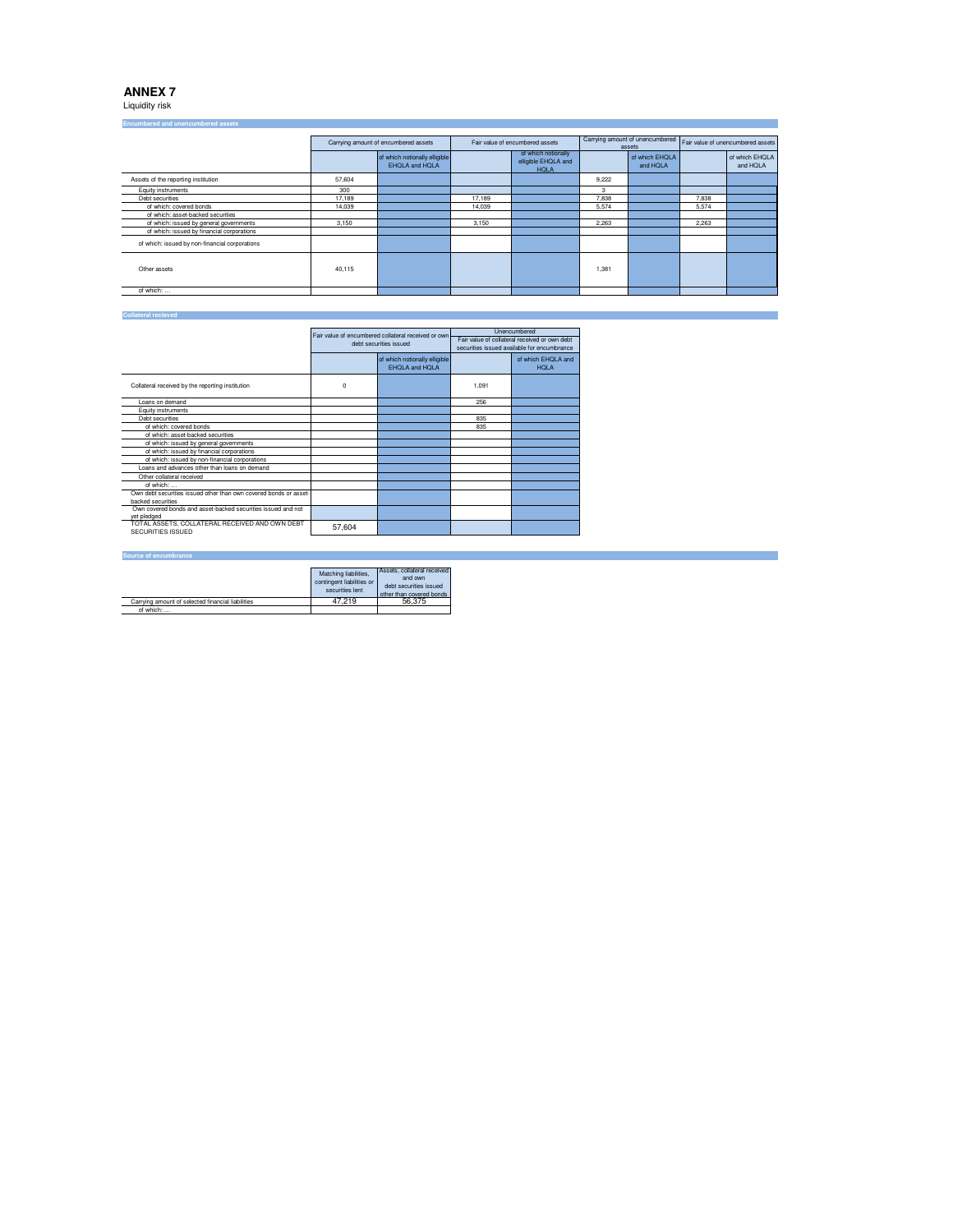Remuneration

**Remuneration**

| <b>DKK'000</b>       | <b>Customer</b> area | Finance- and<br>investment area | <b>Other activities</b> |  |
|----------------------|----------------------|---------------------------------|-------------------------|--|
| Total variable       |                      |                                 |                         |  |
| remuneration for the | 5388                 | 3601                            | 4436                    |  |
| 2019 financial year  |                      |                                 |                         |  |
| by business area     |                      |                                 |                         |  |

|                                                                                           | <b>Board of Directors</b> | <b>Executive Board</b> | <b>Control functions</b> | <b>Other material</b><br>risk takers |
|-------------------------------------------------------------------------------------------|---------------------------|------------------------|--------------------------|--------------------------------------|
| Total amount for the                                                                      |                           |                        |                          |                                      |
| 2019 financial year                                                                       |                           |                        |                          |                                      |
| distributed on fixed and variable remuneration                                            |                           |                        |                          |                                      |
| Number of full-time employees<br>J.                                                       | 11                        | 3                      | 5                        | $\overline{7}$                       |
| Number of employees designated as material risk takers<br>÷,<br>at 31 December 2019       | 11                        | 3                      | $\mathbf 0$              | 7                                    |
| Fixed remuneration                                                                        | 2750                      | 14273                  | 4823                     | 11362                                |
| Variable remuneration<br>÷,                                                               |                           | 5133                   | 296                      | 1529                                 |
| Distribution of variable                                                                  |                           |                        |                          |                                      |
| remuneration in 2019                                                                      |                           |                        |                          |                                      |
| Cash                                                                                      |                           |                        | 163                      | 363                                  |
| Shares                                                                                    |                           |                        |                          |                                      |
| Share-based instrument                                                                    |                           | 5133                   | 133                      | 1166                                 |
| Other                                                                                     |                           |                        |                          |                                      |
| Variable remuneration earned in 2019 by disbursement form                                 |                           |                        |                          |                                      |
| Paid out                                                                                  |                           |                        | 163                      | 363                                  |
| $\overline{\phantom{a}}$<br>Deferred                                                      |                           | 5133                   | 133                      | 1166                                 |
| Sign-on fees and severance                                                                |                           |                        |                          |                                      |
| payments in 2019                                                                          |                           |                        |                          |                                      |
| $\overline{\phantom{a}}$<br>Sign-on fees paid                                             |                           |                        |                          |                                      |
| No. of recipients<br>÷,                                                                   |                           |                        |                          |                                      |
| Severance payments                                                                        |                           |                        |                          |                                      |
| No. of recipients<br>÷.                                                                   |                           |                        |                          |                                      |
| Amount provided for severance payment in 2019                                             |                           |                        |                          |                                      |
| Total amount                                                                              |                           |                        |                          |                                      |
| Largest provision for severance payment                                                   |                           |                        |                          |                                      |
| No. of recipients                                                                         |                           |                        |                          |                                      |
| Outstanding deferred remuneration                                                         |                           |                        |                          |                                      |
| Outstanding deferred remuneration regarding previous<br>$\overline{\phantom{a}}$<br>years |                           | 7984                   | 793                      | 5497                                 |
| Payment in 2019 of deferred remuneration from previous<br>ä,<br>years                     |                           | 271                    |                          |                                      |
| Forfeited deferred remunerration in 2019<br>÷,                                            |                           |                        |                          |                                      |
| Reduced                                                                                   |                           |                        |                          |                                      |
| Earned deferred remuneration in 2019<br>÷                                                 |                           | 5133                   | 133                      | 1166                                 |
| Deferred remuneration at 31 Dec. 2019<br>÷,                                               |                           | 12846                  | 926                      | 6663                                 |

No individual received a salary in excess of EUR 1 million in the financial year.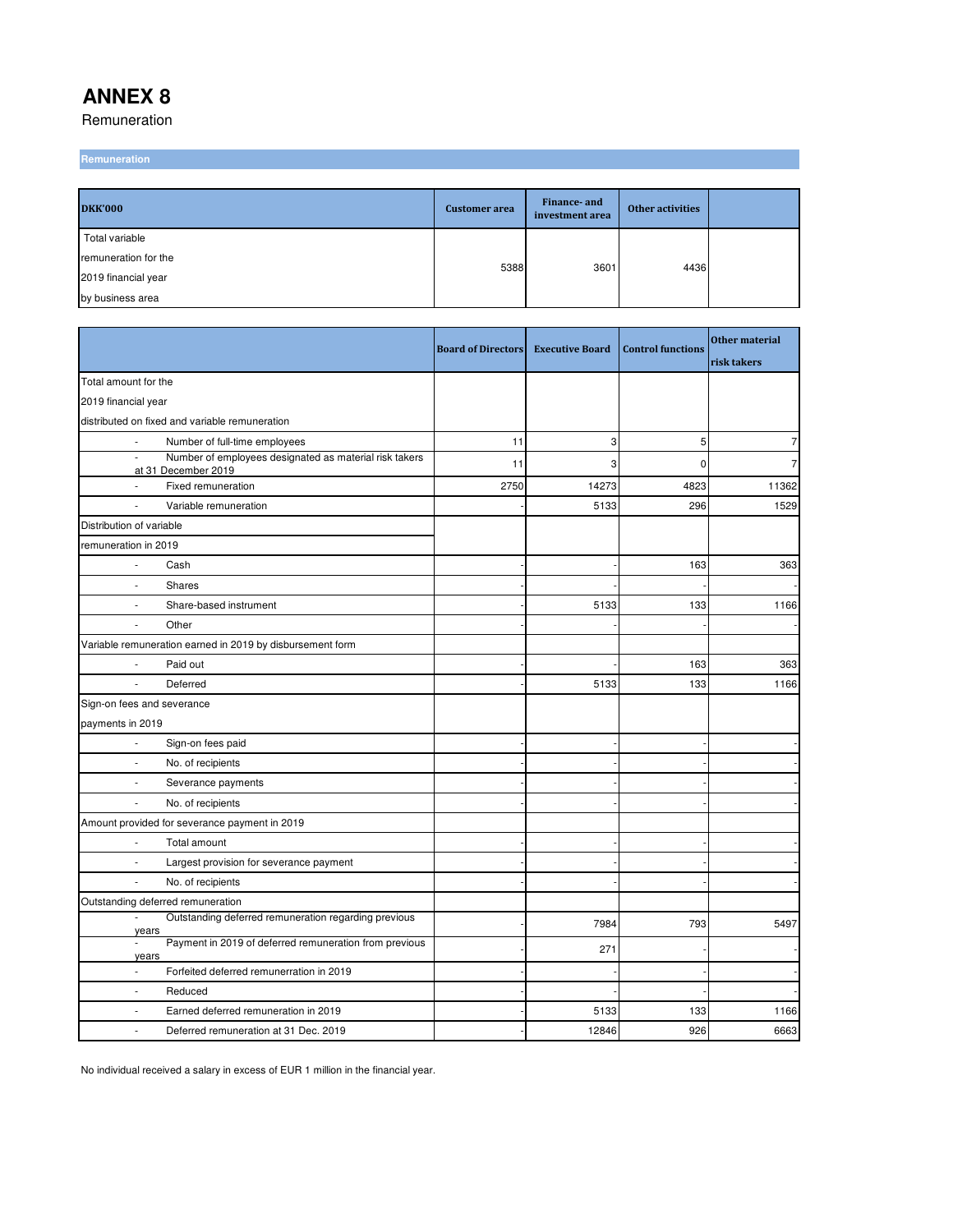Capital requirements

| 2.9 Leverage ratio    | 2019    | 2018   |
|-----------------------|---------|--------|
|                       |         | 8972   |
| Tier 1 capital, DKKm  | 9065    |        |
| Total exposure, DKK m | 49 0 20 | 47 233 |
| Leverage ratio, %     | 12.26   | 12.79  |

| <b>Referece date</b>                                                     |                         |                                                             | 31. december 2019         |  |
|--------------------------------------------------------------------------|-------------------------|-------------------------------------------------------------|---------------------------|--|
| <b>Entity name</b>                                                       |                         |                                                             | Danmarks Skibskredit A/S  |  |
| Level of application                                                     |                         |                                                             |                           |  |
|                                                                          |                         |                                                             |                           |  |
|                                                                          |                         |                                                             |                           |  |
| Summary reconciliation of accounting assets and leverage ratio exposures |                         |                                                             |                           |  |
|                                                                          |                         |                                                             | <b>Applicable Amounts</b> |  |
|                                                                          |                         | Total assets as per published                               |                           |  |
|                                                                          | $\mathbf{1}$            | financial statements                                        | 66826                     |  |
|                                                                          |                         | Adjustment for entities which                               |                           |  |
|                                                                          |                         |                                                             |                           |  |
|                                                                          |                         | are consolidated for accounting                             |                           |  |
|                                                                          | $\overline{c}$          | purposes but are outside the                                |                           |  |
|                                                                          |                         | scope of regulatory                                         |                           |  |
|                                                                          |                         |                                                             |                           |  |
|                                                                          |                         | consolidation<br>(Adjustment for fiduciary assets           |                           |  |
|                                                                          |                         | recognised on the balance sheet                             |                           |  |
|                                                                          |                         |                                                             |                           |  |
|                                                                          |                         | pursuant to the applicable                                  |                           |  |
|                                                                          |                         | accounting framework but                                    |                           |  |
|                                                                          | 3                       | excluded from the leverage                                  |                           |  |
|                                                                          |                         |                                                             |                           |  |
|                                                                          |                         | ratio exposure measure in                                   |                           |  |
|                                                                          |                         | accordance with Article                                     |                           |  |
|                                                                          |                         | 429(13) of Regulation (EU) No                               |                           |  |
|                                                                          |                         | 575/2013 "CRR")                                             |                           |  |
|                                                                          |                         | Adjustments for derivative                                  |                           |  |
|                                                                          | 4                       | financial instruments                                       | 1511                      |  |
|                                                                          |                         |                                                             |                           |  |
|                                                                          |                         | Adjustments for securities                                  |                           |  |
|                                                                          | 5                       | financing transactions "SFTs"                               |                           |  |
|                                                                          |                         |                                                             |                           |  |
|                                                                          |                         | Adjustment for off-balance                                  |                           |  |
|                                                                          |                         | sheet items (ie conversion to                               |                           |  |
|                                                                          | 6                       |                                                             | 5627                      |  |
|                                                                          |                         | credit equivalent amounts of off-                           |                           |  |
|                                                                          |                         | balance sheet exposures)                                    |                           |  |
|                                                                          |                         | (Adjustment for intragroup                                  |                           |  |
|                                                                          |                         | exposures excluded from the                                 |                           |  |
|                                                                          |                         | leverage ratio exposure                                     |                           |  |
|                                                                          | EU-6a                   | measure in accordance with                                  |                           |  |
|                                                                          |                         |                                                             |                           |  |
|                                                                          |                         | Article 429 (7) of Regulation                               |                           |  |
|                                                                          |                         | (EU) No 575/2013)<br>(Adjustment for exposures              |                           |  |
|                                                                          |                         |                                                             |                           |  |
|                                                                          |                         | excluded from the leverage                                  |                           |  |
|                                                                          |                         | ratio exposure measure in                                   |                           |  |
|                                                                          | EU-6b                   |                                                             |                           |  |
|                                                                          |                         | accordance with Article 429                                 |                           |  |
|                                                                          |                         | (14) of Regulation (EU) No                                  |                           |  |
|                                                                          |                         | 575/2013)                                                   |                           |  |
|                                                                          | 7                       | Other adjustments                                           |                           |  |
|                                                                          | $\overline{\mathbf{8}}$ | Total leverage ratio exposure                               | 12.26                     |  |
|                                                                          |                         |                                                             |                           |  |
|                                                                          |                         |                                                             |                           |  |
|                                                                          |                         |                                                             |                           |  |
| Leverage ratio common disclosure                                         |                         |                                                             |                           |  |
|                                                                          |                         |                                                             | <b>CRR</b> leverage ratio |  |
|                                                                          |                         |                                                             | exposures                 |  |
|                                                                          |                         | On-balance sheet exposures (excluding derivatives and SFTs) |                           |  |
|                                                                          |                         | On-balance sheet items                                      |                           |  |
|                                                                          |                         | (excluding derivatives, SFTs                                |                           |  |
|                                                                          | $\mathbf{1}$            |                                                             | 65,315                    |  |
|                                                                          |                         | and fiduciary assets, but                                   |                           |  |
|                                                                          |                         | including collateral)                                       |                           |  |
|                                                                          |                         | (Asset amounts deducted in                                  |                           |  |
|                                                                          | 2                       | determining Tier 1 capital)                                 |                           |  |
|                                                                          |                         | <b>Total on-balance sheet</b>                               |                           |  |
|                                                                          |                         |                                                             |                           |  |
|                                                                          |                         | exposures (excluding                                        |                           |  |
|                                                                          | 3                       | derivatives, SFTs and                                       | 65,315                    |  |
|                                                                          |                         | fiduciary assets) (sum of                                   |                           |  |
|                                                                          |                         | lines 1 and 21                                              |                           |  |
|                                                                          |                         | Derivative exposures                                        |                           |  |
|                                                                          |                         |                                                             |                           |  |
|                                                                          |                         | Replacement cost associated                                 |                           |  |
|                                                                          |                         | with all derivatives                                        |                           |  |
|                                                                          | 4                       | transactions (ie net of eligible                            |                           |  |
|                                                                          |                         |                                                             |                           |  |
|                                                                          |                         | cash variation margin)                                      |                           |  |
|                                                                          |                         | Add-on amounts for PFE                                      |                           |  |
|                                                                          |                         |                                                             |                           |  |
|                                                                          | 5                       | associated with all derivatives                             | 1,511                     |  |
|                                                                          |                         | transactions (mark-to-market                                |                           |  |
|                                                                          |                         | method)                                                     |                           |  |
|                                                                          |                         | Exposure determined under                                   |                           |  |
|                                                                          | EU-5a                   |                                                             |                           |  |
|                                                                          |                         | Original Exposure Method                                    |                           |  |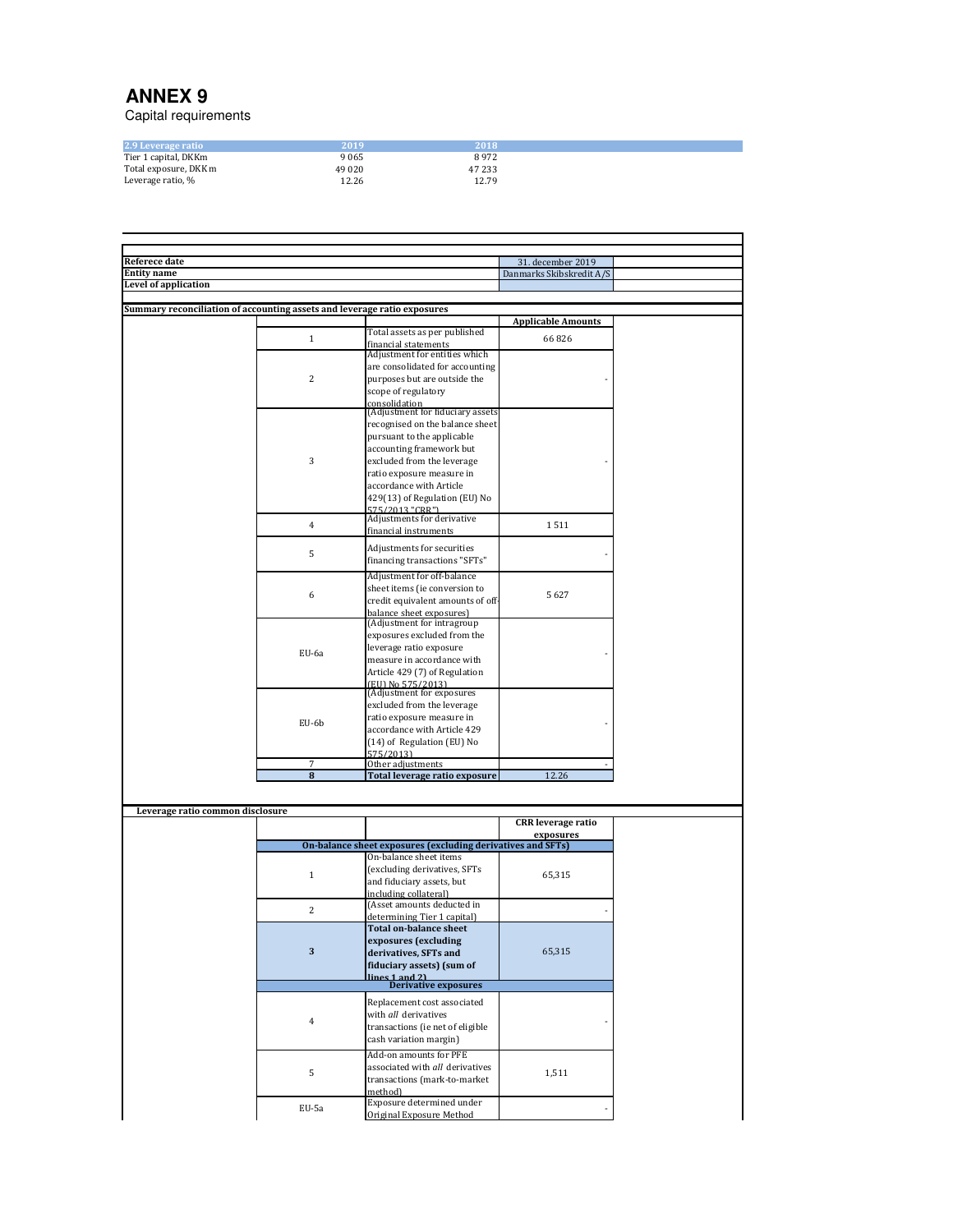| 6<br>7<br>8<br>9 | Gross-up for derivatives<br>collateral provided where<br>deducted from the balance<br>sheet assets pursuant to the<br>applicable accounting<br>framework<br>(Deductions of receivables<br>assets for cash variation margin<br>provided in derivatives<br>transactions)<br>(Exempted CCP leg of client-<br>cleared trade exposures)<br>Adjusted effective notional<br>amount of written credit<br>derivatives |        |
|------------------|--------------------------------------------------------------------------------------------------------------------------------------------------------------------------------------------------------------------------------------------------------------------------------------------------------------------------------------------------------------------------------------------------------------|--------|
| 10               | (Adjusted effective notional<br>offsets and add-on deductions<br>for written credit derivatives)                                                                                                                                                                                                                                                                                                             |        |
| 11               | <b>Total derivative exposures</b><br>(sum of lines 4 to 10)                                                                                                                                                                                                                                                                                                                                                  | 1,511  |
|                  | <b>Securities financing transaction exposures</b>                                                                                                                                                                                                                                                                                                                                                            |        |
| 12               | Gross SFT assets (with no<br>recognition of netting), after<br>adjusting for sales accounting<br>transactions                                                                                                                                                                                                                                                                                                |        |
| 13               | (Netted amounts of cash<br>payables and cash receivables<br>of gross SFT assets)                                                                                                                                                                                                                                                                                                                             |        |
| 14               | Counterparty credit risk<br>exposure for SFT assets                                                                                                                                                                                                                                                                                                                                                          |        |
| EU-14a           | Derogation for SFTs:<br>Counterparty credit risk<br>exposure in accordance with<br>Article 429b (4) and 222 of<br>Regulation (EU) No 575/2013                                                                                                                                                                                                                                                                |        |
| 15               | Agent transaction exposures                                                                                                                                                                                                                                                                                                                                                                                  |        |
| EU-15a           | (Exempted CCP leg of client-<br>cleared SFT exposure)                                                                                                                                                                                                                                                                                                                                                        |        |
| 16               | <b>Total securities financing</b><br>transaction exposures (sum<br>of lines 12 to 15a)<br>Other off-balance sheet exposures                                                                                                                                                                                                                                                                                  |        |
|                  | Off-balance sheet exposures at                                                                                                                                                                                                                                                                                                                                                                               |        |
| 17               | gross notional amount                                                                                                                                                                                                                                                                                                                                                                                        | 5,627  |
| 18               | (Adjustments for conversion to<br>credit equivalent amounts)                                                                                                                                                                                                                                                                                                                                                 |        |
| 19               | Other off-balance sheet<br>exposures (sum of lines 17 to                                                                                                                                                                                                                                                                                                                                                     | 5,627  |
|                  | Exempted exposures in accordance with Article 429(7) and (14) of Regulation<br>(EU) No 575/2013 (on and off balance sheet)                                                                                                                                                                                                                                                                                   |        |
| EU-19a           | (Intragroup exposures (solo<br>basis) exempted in accordance<br>with Article 429(7) of<br>Regulation (EU) No 575/2013<br>(on and off balance sheet))                                                                                                                                                                                                                                                         |        |
| EU-19b           | (Exposures exempted in<br>accordance with Article 429<br>(14) of Regulation (EU) No<br>575/2013 (on and off balance<br>sheet))<br><b>Capital and total exposures</b>                                                                                                                                                                                                                                         |        |
| 20               | <u>Tier 1 capital</u>                                                                                                                                                                                                                                                                                                                                                                                        | 9,065  |
| 21               | Total leverage ratio<br>exposures (sum of lines 3, 11,<br>16, 19, EU-19a and EU-19b)<br>Leverage ratio                                                                                                                                                                                                                                                                                                       | 70,942 |
| 22               | Leverage ratio                                                                                                                                                                                                                                                                                                                                                                                               | 12.26  |
|                  | Choice on transitional arrangements and amount of derecognised fiduciary                                                                                                                                                                                                                                                                                                                                     |        |
| EU-23            | Choice on transitional<br>arrangements for the definition<br>of the capital measure                                                                                                                                                                                                                                                                                                                          |        |
| EU-24            | Amount of derecognised<br>fiduciary items in accordance<br>with Article 429(11) of<br>Regulation (EU) NO 575/2013                                                                                                                                                                                                                                                                                            |        |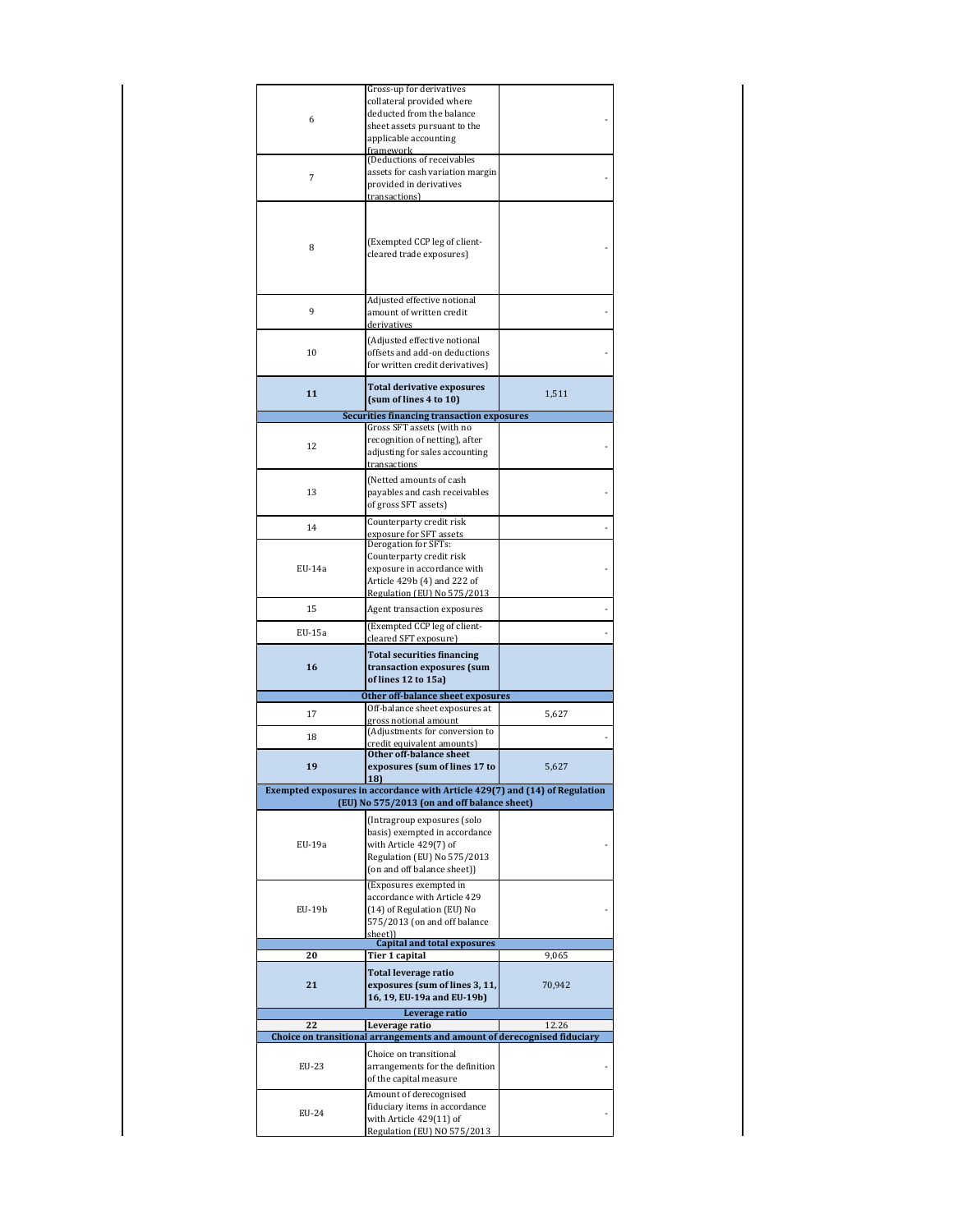|        |                                                                                                                   | <b>CRR</b> leverage ratio |
|--------|-------------------------------------------------------------------------------------------------------------------|---------------------------|
| $EU-1$ | Total on-balance sheet<br>exposures (excluding<br>derivatives, SFTs, and exempted<br>exposures), of which:        | exposures<br>65,315       |
| $EU-2$ | Trading book exposures                                                                                            | 14,346                    |
| $EU-3$ | Banking book exposures, of<br>which:                                                                              | 50,968                    |
| $EU-4$ | Covered bonds                                                                                                     | 5.936                     |
| $EU-5$ | Exposures treated as<br>sovereigns                                                                                | 52                        |
| $EU-6$ | Exposures to regional<br>governments, MDB,<br>international organisations<br>and PSE NOT treated as<br>covereigns |                           |
| $EU-7$ | Institutions                                                                                                      | 2,174                     |
| EU-8   | Secured by mortgages of<br>immovable properties                                                                   |                           |
| $EU-9$ | Retail exposures                                                                                                  |                           |
| EU-10  | Corporate                                                                                                         | 40,006                    |
| EU-11  | Exposures in default                                                                                              | 2,451                     |
| EU-12  | Other exposures (eg equity,<br>securitisations, and other<br>non-credit obligation assets)                        | 349                       |

| 2.9 Leverage ratio Group | 2019   | 2018    |
|--------------------------|--------|---------|
| Tier 1 capital, DKKm     | 6931   | 6 1 7 3 |
| Total exposure, DKK m    | 49 406 | 47 751  |
| Leverage ratio, %        | 9.31   | 8.98    |

| Referece date                                                            |                |                                                        | 31. december 2019            |  |
|--------------------------------------------------------------------------|----------------|--------------------------------------------------------|------------------------------|--|
| <b>Entity name</b>                                                       |                |                                                        | Danmarks Skibskredit - Group |  |
| Level of application                                                     |                |                                                        |                              |  |
|                                                                          |                |                                                        |                              |  |
| Summary reconciliation of accounting assets and leverage ratio exposures |                |                                                        |                              |  |
|                                                                          |                |                                                        | <b>Applicable Amounts</b>    |  |
|                                                                          | $\mathbf{1}$   | Total assets as per published                          | 67,115                       |  |
|                                                                          |                | financial statements<br>Adjustment for entities which  |                              |  |
|                                                                          |                |                                                        |                              |  |
|                                                                          | $\overline{c}$ | are consolidated for accounting                        |                              |  |
|                                                                          |                | purposes but are outside the                           |                              |  |
|                                                                          |                | scope of regulatory                                    |                              |  |
|                                                                          |                | consolidation<br>(Adjustment for fiduciary assets      |                              |  |
|                                                                          |                | recognised on the balance sheet                        |                              |  |
|                                                                          |                | pursuant to the applicable                             |                              |  |
|                                                                          |                | accounting framework but                               |                              |  |
|                                                                          | 3              | excluded from the leverage                             |                              |  |
|                                                                          |                | ratio exposure measure in                              |                              |  |
|                                                                          |                | accordance with Article                                |                              |  |
|                                                                          |                | 429(13) of Regulation (EU) No                          |                              |  |
|                                                                          |                | 575/2013 "CRR")                                        |                              |  |
|                                                                          | $\overline{4}$ | Adjustments for derivative                             |                              |  |
|                                                                          |                | financial instruments                                  | 1,511                        |  |
|                                                                          |                | Adjustments for securities                             |                              |  |
|                                                                          | 5              | financing transactions "SFTs"                          |                              |  |
|                                                                          |                |                                                        |                              |  |
|                                                                          |                | Adjustment for off-balance                             |                              |  |
|                                                                          | 6              | sheet items (ie conversion to                          | 5,627                        |  |
|                                                                          |                | credit equivalent amounts of off-                      |                              |  |
|                                                                          |                | balance sheet exposures)<br>(Adjustment for intragroup |                              |  |
|                                                                          |                | exposures excluded from the                            |                              |  |
|                                                                          |                | leverage ratio exposure                                |                              |  |
|                                                                          | EU-6a          | measure in accordance with                             |                              |  |
|                                                                          |                | Article 429 (7) of Regulation                          |                              |  |
|                                                                          |                | (EU) No 575/2013)                                      |                              |  |
|                                                                          |                | (Adjustment for exposures)                             |                              |  |
|                                                                          |                | excluded from the leverage                             |                              |  |
|                                                                          |                | ratio exposure measure in                              |                              |  |
|                                                                          | EU-6b          | accordance with Article 429                            |                              |  |
|                                                                          |                | (14) of Regulation (EU) No                             |                              |  |
|                                                                          |                | 575/2013)                                              |                              |  |
|                                                                          | 7              | Other adjustments                                      |                              |  |
|                                                                          |                |                                                        |                              |  |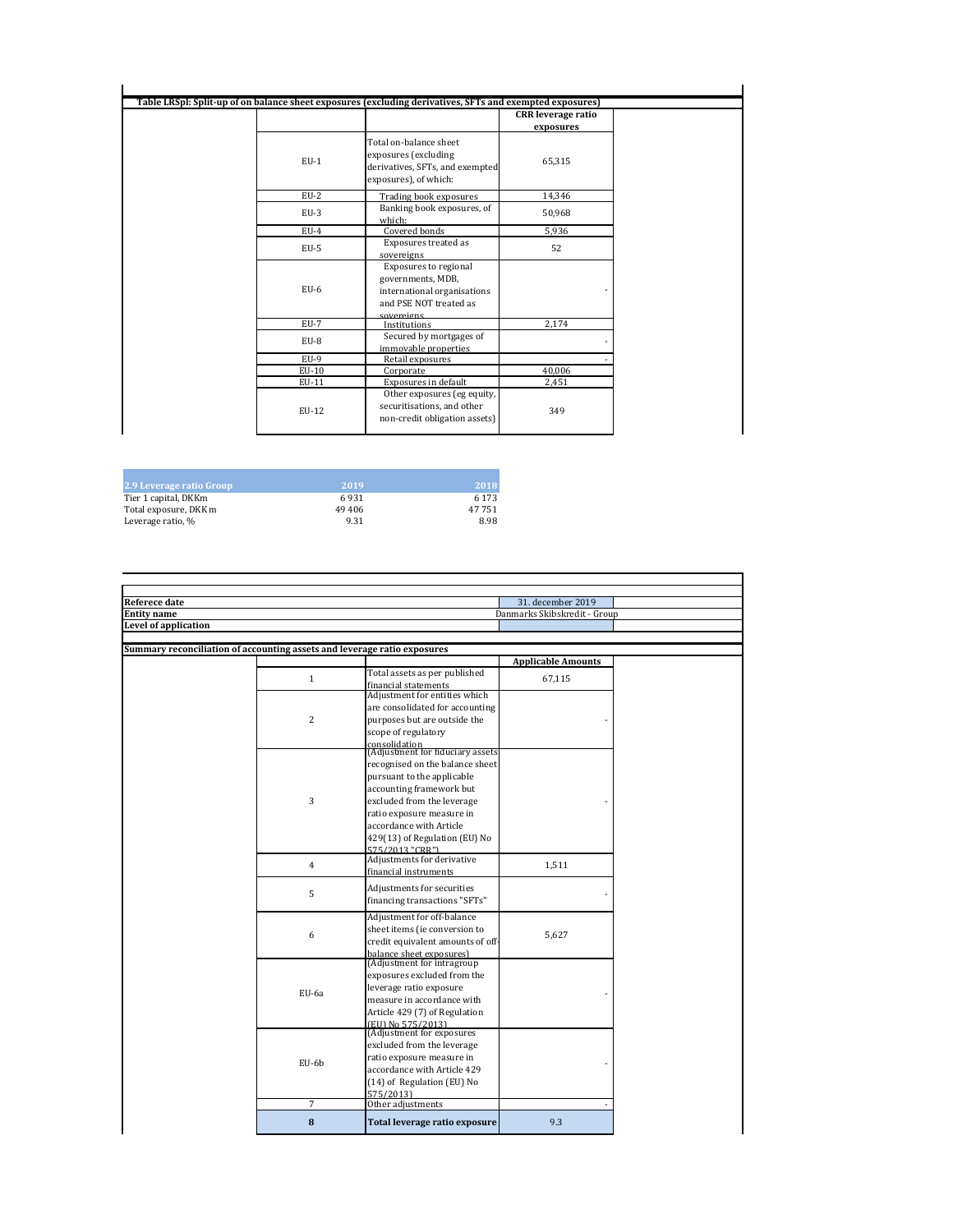| Leverage ratio common disclosure |                                                                                                                            |                                        |
|----------------------------------|----------------------------------------------------------------------------------------------------------------------------|----------------------------------------|
|                                  |                                                                                                                            | <b>CRR</b> leverage ratio<br>exposures |
|                                  | On-balance sheet exposures (excluding derivatives and SFTs)                                                                |                                        |
|                                  | On-balance sheet items                                                                                                     |                                        |
| $\mathbf{1}$                     | (excluding derivatives, SFTs<br>and fiduciary assets, but                                                                  | 65,604                                 |
|                                  | including collateral)                                                                                                      |                                        |
| $\overline{c}$                   | (Asset amounts deducted in                                                                                                 |                                        |
|                                  | determining Tier 1 capital)<br><b>Total on-balance sheet</b>                                                               |                                        |
|                                  | exposures (excluding                                                                                                       |                                        |
| $\mathbf{3}$                     | derivatives, SFTs and                                                                                                      | 65,604                                 |
|                                  | fiduciary assets) (sum of                                                                                                  |                                        |
|                                  | lines 1 and 2)<br><b>Derivative exposures</b>                                                                              |                                        |
|                                  | Replacement cost associated                                                                                                |                                        |
|                                  | with all derivatives                                                                                                       |                                        |
| 4                                | transactions (ie net of eligible                                                                                           |                                        |
|                                  | cash variation margin)                                                                                                     |                                        |
|                                  | Add-on amounts for PFE                                                                                                     |                                        |
| 5                                | associated with all derivatives                                                                                            | 1,511                                  |
|                                  | transactions (mark-to-market                                                                                               |                                        |
|                                  | method)<br>Exposure determined under                                                                                       |                                        |
| EU-5a                            | Original Exposure Method                                                                                                   |                                        |
|                                  | Gross-up for derivatives                                                                                                   |                                        |
|                                  | collateral provided where<br>deducted from the balance                                                                     |                                        |
| 6                                | sheet assets pursuant to the                                                                                               |                                        |
|                                  | applicable accounting                                                                                                      |                                        |
|                                  | framework                                                                                                                  |                                        |
|                                  | (Deductions of receivables<br>assets for cash variation margin                                                             |                                        |
| $\overline{7}$                   | provided in derivatives                                                                                                    |                                        |
|                                  | transactions)                                                                                                              |                                        |
| 8                                | (Exempted CCP leg of client-                                                                                               |                                        |
|                                  | cleared trade exposures)<br>Adjusted effective notional                                                                    |                                        |
| 9                                | amount of written credit                                                                                                   |                                        |
|                                  | derivatives                                                                                                                |                                        |
|                                  | (Adjusted effective notional                                                                                               |                                        |
| 10                               | offsets and add-on deductions                                                                                              |                                        |
|                                  | for written credit derivatives)                                                                                            |                                        |
|                                  | <b>Total derivative exposures</b>                                                                                          |                                        |
| 11                               | (sum of lines 4 to 10)                                                                                                     | 1,511                                  |
|                                  | Securities financing transaction exposures                                                                                 |                                        |
|                                  | Gross SFT assets (with no                                                                                                  |                                        |
| 12                               | recognition of netting), after                                                                                             |                                        |
|                                  | adjusting for sales accounting<br>transactions                                                                             |                                        |
|                                  | (Netted amounts of cash                                                                                                    |                                        |
| 13                               | payables and cash receivables                                                                                              |                                        |
|                                  | of gross SFT assets)                                                                                                       |                                        |
|                                  | Counterparty credit risk                                                                                                   |                                        |
| 14                               | exposure for SFT assets                                                                                                    |                                        |
|                                  | Derogation for SFTs:                                                                                                       |                                        |
| EU-14a                           | Counterparty credit risk<br>exposure in accordance with                                                                    |                                        |
|                                  | Article 429b (4) and 222 of                                                                                                |                                        |
|                                  | Regulation (EU) No 575/2013                                                                                                |                                        |
| 15                               | Agent transaction exposures                                                                                                |                                        |
| EU-15a                           | (Exempted CCP leg of client-<br>cleared SFT exposure)                                                                      |                                        |
|                                  |                                                                                                                            |                                        |
| 16                               | <b>Total securities financing</b><br>transaction exposures (sum                                                            | $\boldsymbol{0}$                       |
|                                  | of lines 12 to 15a)                                                                                                        |                                        |
|                                  | Other off-balance sheet exposures                                                                                          |                                        |
|                                  | Off-balance sheet exposures at                                                                                             |                                        |
| 17                               | gross notional amount                                                                                                      | 5,627                                  |
| 18                               | (Adjustments for conversion to                                                                                             |                                        |
|                                  | credit equivalent amounts)<br>Other off-balance sheet                                                                      |                                        |
| 19                               | exposures (sum of lines 17 to                                                                                              | 5,627                                  |
|                                  | 18)                                                                                                                        |                                        |
|                                  | Exempted exposures in accordance with Article 429(7) and (14) of Regulation<br>(EU) No 575/2013 (on and off balance sheet) |                                        |
|                                  | (Intragroup exposures (solo                                                                                                |                                        |
|                                  | basis) exempted in accordance                                                                                              |                                        |
|                                  |                                                                                                                            |                                        |
| EU-19a                           | with Article 429(7) of                                                                                                     |                                        |
|                                  | Regulation (EU) No 575/2013<br>(on and off balance sheet))                                                                 |                                        |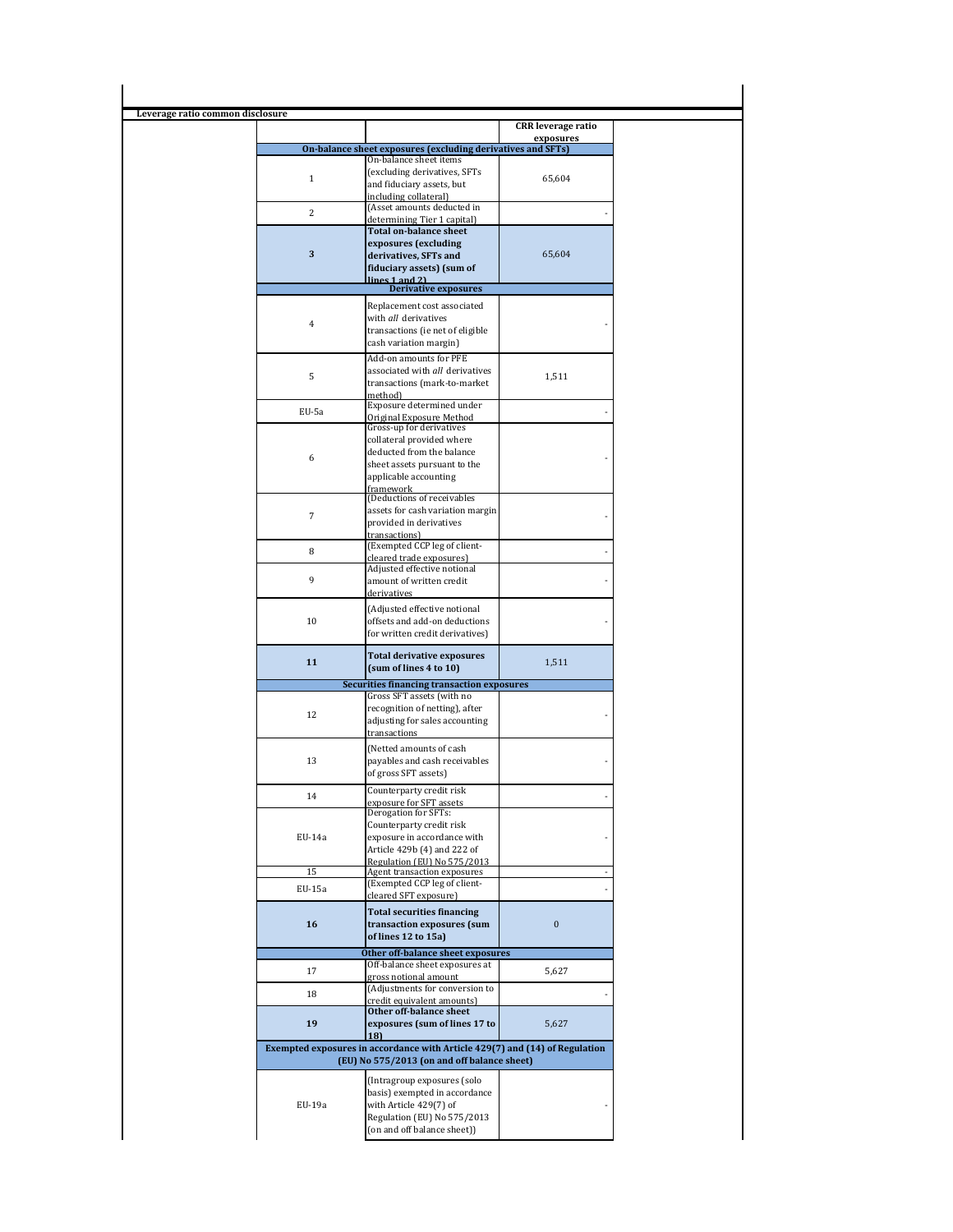|          | (Exposures exempted in                                                                                   |                           |
|----------|----------------------------------------------------------------------------------------------------------|---------------------------|
|          | accordance with Article 429                                                                              |                           |
| $EU-19b$ | (14) of Regulation (EU) No                                                                               |                           |
|          | 575/2013 (on and off balance                                                                             |                           |
|          | sheet))                                                                                                  |                           |
|          | <b>Capital and total exposures</b>                                                                       |                           |
| 20       | Tier 1 capital                                                                                           | 6,931                     |
|          | <b>Total leverage ratio</b>                                                                              |                           |
| 21       | exposures (sum of lines 3, 11,                                                                           | 71,231                    |
|          | 16, 19, EU-19a and EU-19b)                                                                               |                           |
|          | Leverage ratio                                                                                           |                           |
| 22       | Leverage ratio                                                                                           | 9.3                       |
|          | Choice on transitional arrangements and amount of derecognised fiduciary                                 |                           |
|          |                                                                                                          |                           |
|          | Choice on transitional                                                                                   |                           |
| EU-23    | arrangements for the definition                                                                          |                           |
|          | of the capital measure                                                                                   |                           |
|          | Amount of derecognised                                                                                   |                           |
|          | fiduciary items in accordance                                                                            |                           |
| EU-24    | with Article 429(11) of                                                                                  |                           |
|          | Regulation (EU) NO 575/2013                                                                              |                           |
|          |                                                                                                          |                           |
|          | Table LRSpl: Split-up of on balance sheet exposures (excluding derivatives, SFTs and exempted exposures) |                           |
|          |                                                                                                          | <b>CRR</b> leverage ratio |
|          |                                                                                                          | exposures                 |
|          | Total on-balance sheet                                                                                   |                           |
|          | exposures (excluding                                                                                     |                           |
| $EU-1$   | derivatives, SFTs, and exempted                                                                          | 65,604                    |
|          | exposures), of which:                                                                                    |                           |
|          |                                                                                                          |                           |
| $EU-2$   | Trading book exposures                                                                                   | 14,248                    |
| EU-3     | Banking book exposures, of                                                                               | 51,356                    |
|          | which:                                                                                                   |                           |
| EU-4     | Covered bonds                                                                                            | 5,936                     |
| EU-5     | Exposures treated as                                                                                     | 94                        |
|          | sovereigns                                                                                               |                           |
|          | Exposures to regional                                                                                    |                           |
|          | governments, MDB,                                                                                        |                           |
| $EU-6$   | international organisations                                                                              |                           |
|          | and PSE NOT treated as                                                                                   |                           |
| $EU-7$   | <u>covereigns</u>                                                                                        | 2,264                     |
|          | Institutions<br>Secured by mortgages of                                                                  |                           |
| EU-8     |                                                                                                          |                           |
| $EU-9$   | immovable properties<br>Retail exposures                                                                 |                           |
| $EU-10$  | Corporate                                                                                                | 40,262                    |
| EU-11    | Exposures in default                                                                                     | 2,451                     |
|          | Other exposures (eg equity,                                                                              |                           |
|          |                                                                                                          |                           |
| EU-12    | securitisations, and other                                                                               | 349                       |
|          | non-credit obligation assets)                                                                            |                           |
|          |                                                                                                          |                           |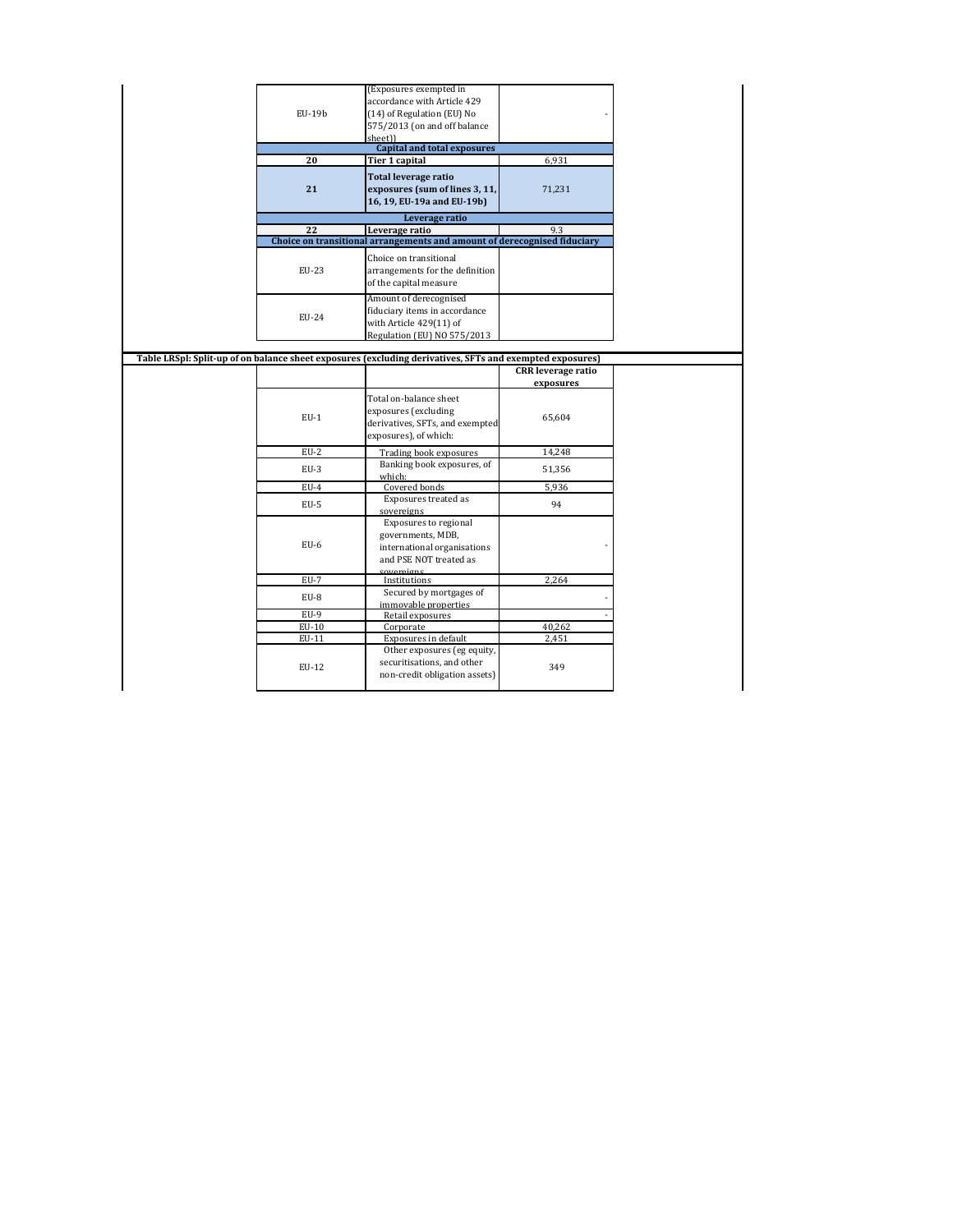### **Annex 10**

Countercyclical buffer

#### **Geographical distribution of credit exposure relevant for the calculation of the countercyclical buffer**

|                        | General credit exposure  |                              | Trading book exposure                                      |                             | Securitisation exposure  |                              | Own funds requirements                      |                                           |                                           |       |                                        |                                           |
|------------------------|--------------------------|------------------------------|------------------------------------------------------------|-----------------------------|--------------------------|------------------------------|---------------------------------------------|-------------------------------------------|-------------------------------------------|-------|----------------------------------------|-------------------------------------------|
| Country                | Exposure<br>value for SA | Exposure<br>value for<br>IRB | Sum of long<br>and short<br>position of<br>trading<br>book | Securitisatio<br>n exposure | Exposure<br>value for SA | Exposure<br>value for<br>IRB | sennsodxe<br>Of which:<br>General<br>credit | book<br>exposures<br>Of which:<br>Trading | Securitisatio<br>n exposures<br>Of which: | Total | Own funds<br>requirement<br>weights, % | Countercyclical<br>capital buffer<br>rate |
|                        | 010                      | 020                          | 030                                                        | 040                         | 050                      | 060                          | 070                                         | 080                                       | 090                                       | 100   | 110                                    | 120                                       |
| Belgium                | 800                      |                              |                                                            |                             |                          |                              | 64                                          |                                           |                                           | 64    | 1.8%                                   |                                           |
| Switzerland            | 488                      |                              |                                                            |                             |                          |                              | 39                                          |                                           |                                           | 39    | 1.1%                                   |                                           |
| Germany                | 4,921                    |                              |                                                            |                             |                          |                              | 394                                         |                                           |                                           | 394   | 11.2%                                  |                                           |
| Denmark                | 15,142                   |                              | 1,300                                                      |                             |                          |                              | 1,211                                       | 104                                       |                                           | 1,315 | 37.5%                                  | 0.0100                                    |
| Spain                  |                          |                              | 8                                                          |                             |                          |                              |                                             | 1                                         |                                           | 1     | 0.0%                                   | $\overline{\phantom{a}}$                  |
| Finland                | 321                      |                              | 83                                                         |                             |                          |                              | 26                                          | $\overline{7}$                            |                                           | 32    | 0.9%                                   |                                           |
| France                 | 519                      |                              |                                                            |                             |                          |                              | 42                                          |                                           |                                           | 42    | 1.2%                                   | 0.0025                                    |
| <b>United Kingdoms</b> | 3,920                    |                              |                                                            |                             |                          |                              | 314                                         |                                           |                                           | 314   | 8.9%                                   | 0.0100                                    |
| Greece                 | 5,018                    |                              |                                                            |                             |                          |                              | 401                                         |                                           |                                           | 401   | 11.4%                                  |                                           |
| Hong Kong              | 696                      |                              |                                                            |                             |                          |                              | 56                                          |                                           |                                           | 56    | 1.6%                                   | 0.0200                                    |
| Iceland                | 39                       |                              |                                                            |                             |                          |                              | 3                                           |                                           |                                           | 3     | 0.1%                                   | 0.0175                                    |
| Italy                  | 545                      |                              |                                                            |                             |                          |                              | 44                                          |                                           |                                           | 44    | 1.2%                                   |                                           |
| Luxemborg              | 464                      |                              | 86                                                         |                             |                          |                              | 37                                          | $\overline{7}$                            |                                           | 44    | 1.3%                                   |                                           |
| Monaco                 | 412                      |                              |                                                            |                             |                          |                              | 33                                          |                                           |                                           | 33    | 0.9%                                   |                                           |
| Netherlands            | 495                      |                              |                                                            |                             |                          |                              | 40                                          |                                           |                                           | 40    | 1.1%                                   |                                           |
| Norway                 | 5,848                    |                              | 48                                                         |                             |                          |                              | 468                                         | 4                                         |                                           | 472   | 13.4%                                  | 0.0250                                    |
| Sweden                 | 123                      |                              |                                                            |                             |                          |                              | 10                                          |                                           |                                           | 10    | 0.3%                                   | 0.0250                                    |
| Singapore              | 1,029                    |                              |                                                            |                             |                          |                              | 82                                          |                                           |                                           | 82    | 2.3%                                   |                                           |
| <b>USA</b>             | 1,533                    |                              |                                                            |                             |                          |                              | 123                                         |                                           |                                           | 123   | 3.5%                                   | $\sim$                                    |
| <b>Total</b>           | 42,312                   |                              | 1,524                                                      |                             |                          |                              | 3,385                                       | 122                                       |                                           | 3,507 | 100%                                   |                                           |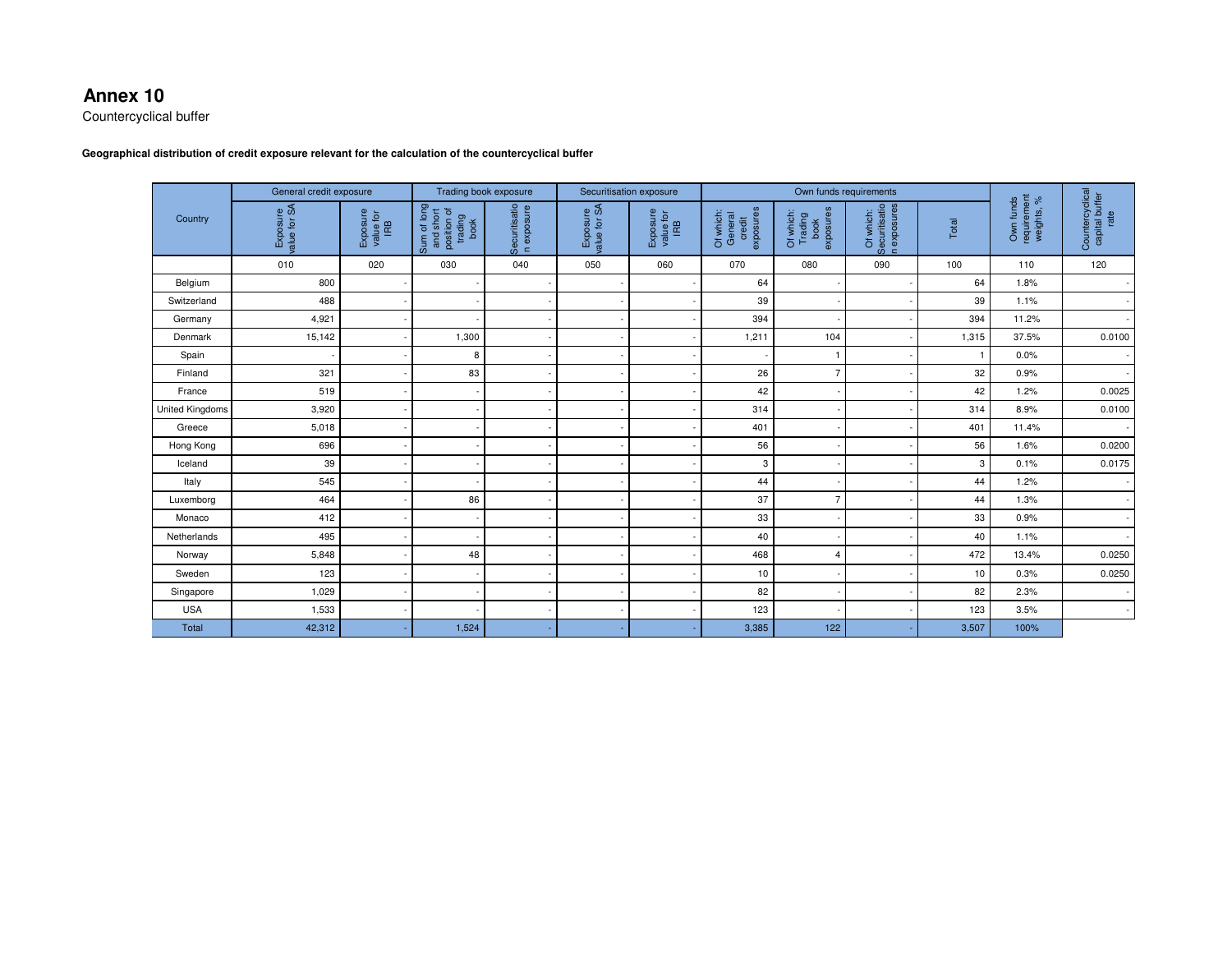| <b>DSF</b><br><b>IFRS 9 Stage Migration Matrix</b>                                                                                                                                                                                                                                                                                                                                                                                                                                                                                                                                                                                                       |                      |              |              |                                                      |              |    |    |    |                |                          |                |   |   |
|----------------------------------------------------------------------------------------------------------------------------------------------------------------------------------------------------------------------------------------------------------------------------------------------------------------------------------------------------------------------------------------------------------------------------------------------------------------------------------------------------------------------------------------------------------------------------------------------------------------------------------------------------------|----------------------|--------------|--------------|------------------------------------------------------|--------------|----|----|----|----------------|--------------------------|----------------|---|---|
|                                                                                                                                                                                                                                                                                                                                                                                                                                                                                                                                                                                                                                                          |                      |              |              | Development in credit risk since initial recognition |              |    |    |    |                |                          |                |   |   |
| <b>Current DSF</b><br>5<br>$\overline{7}$<br>2<br>3<br>6<br>8<br>9<br>$\mathbf{1}$<br>10<br>11<br>12<br>4<br><b>Rating</b>                                                                                                                                                                                                                                                                                                                                                                                                                                                                                                                               |                      |              |              |                                                      |              |    |    |    |                |                          |                |   |   |
| <b>Initial</b><br><b>DSF</b><br><b>Rating</b>                                                                                                                                                                                                                                                                                                                                                                                                                                                                                                                                                                                                            | <b>FSA</b><br>Rating | 3            | 3            | 2A                                                   | 2A           | 2A | 2A | 2B | 2B             | 2C                       | 2C             | 1 |   |
| $\mathbf{1}$                                                                                                                                                                                                                                                                                                                                                                                                                                                                                                                                                                                                                                             | 3                    | $\mathbf{1}$ | $\mathbf{1}$ | 1                                                    | 1            | 2  | 2  | 2  | 2              | 2                        | 2              | 3 | 3 |
| $\overline{2}$                                                                                                                                                                                                                                                                                                                                                                                                                                                                                                                                                                                                                                           | 3                    |              |              |                                                      |              | 2  |    | 2  | 2              | 2                        | 2              |   | 3 |
| 3                                                                                                                                                                                                                                                                                                                                                                                                                                                                                                                                                                                                                                                        | 2A                   |              | $\mathbf{1}$ | $\mathbf{1}$                                         |              | 1  |    | 2  | $\overline{2}$ | 2                        | 2              | 3 | 3 |
| $\overline{4}$                                                                                                                                                                                                                                                                                                                                                                                                                                                                                                                                                                                                                                           | 2A                   |              |              | $\mathbf{1}$                                         |              | 1  |    | 2  | $\overline{2}$ |                          | 2              |   | 3 |
| 5                                                                                                                                                                                                                                                                                                                                                                                                                                                                                                                                                                                                                                                        | 2A                   | $\mathbf{1}$ | $\mathbf{1}$ | $\mathbf{1}$                                         | $\mathbf{1}$ | 1  |    | 2  | $\overline{2}$ | 2                        | 2              | 3 | 3 |
| 6                                                                                                                                                                                                                                                                                                                                                                                                                                                                                                                                                                                                                                                        | 2A                   |              |              |                                                      |              |    |    | 2  | 2              | フ                        | 2              |   | 3 |
|                                                                                                                                                                                                                                                                                                                                                                                                                                                                                                                                                                                                                                                          | 2B                   |              |              |                                                      |              |    |    |    |                |                          | 2              |   |   |
| 8                                                                                                                                                                                                                                                                                                                                                                                                                                                                                                                                                                                                                                                        | 2B                   |              |              |                                                      |              |    |    |    | $\mathbf{1}$   | 2                        | 2              | 3 | 3 |
| 9                                                                                                                                                                                                                                                                                                                                                                                                                                                                                                                                                                                                                                                        | 2C                   |              |              |                                                      |              |    |    |    |                | $\overline{2}$           | 2              |   | 3 |
| 10                                                                                                                                                                                                                                                                                                                                                                                                                                                                                                                                                                                                                                                       | 2C                   |              |              |                                                      |              |    |    |    |                | 2                        | $\overline{2}$ | 3 | 3 |
| 11                                                                                                                                                                                                                                                                                                                                                                                                                                                                                                                                                                                                                                                       |                      |              |              |                                                      |              |    |    |    |                | $\overline{2}$           | $\overline{2}$ | 3 | 3 |
| 12                                                                                                                                                                                                                                                                                                                                                                                                                                                                                                                                                                                                                                                       | $\mathbf{1}$         |              |              |                                                      |              |    |    |    |                | $\overline{\phantom{0}}$ | $\overline{z}$ | 3 | 3 |
| DSF Rating = Internal Rating applied by Danish Ship Finance. FSA Rating = Credit risk rating applied by the Danish FSA.<br>Note 1                                                                                                                                                                                                                                                                                                                                                                                                                                                                                                                        |                      |              |              |                                                      |              |    |    |    |                |                          |                |   |   |
| Stage 1 (Internal Rating 1-4 with low credit risk and limited increase in credit risk since initial recognition)<br>Stage 2 (Significant increase in credit risk and/or significant signs of weakness)<br>Note 2<br>Stage 3 (Credit-impaired)                                                                                                                                                                                                                                                                                                                                                                                                            |                      |              |              |                                                      |              |    |    |    |                |                          |                |   |   |
| Migration between stages. Downgrades to be read in the white boxes from left to right. Upgrades to be read in the grey boxes from right to left.<br>Examples: Downgrade of Internal Rating from 7 to 8 = Stage 1 (FSA Rating 2B). Downgrade of Internal Rating from 6 to 7 = significant increase in credit<br>Note 3<br>risk = move from Stage 1 to Stage 2 (change of FSA Rating 2A to 2B). Upgrade of Internal Rating from 8 to 6 = reduced credit risk, remain in Stage 1 (FSA)<br>Rating from 2B to 2A). Upgrade of Internal Rating from 10 to 8 = reduced credit risk, remain in Stage 1 (FSA Rating from 2C to 2B).<br>FSA Rating $2C =$ Stage 2. |                      |              |              |                                                      |              |    |    |    |                |                          |                |   |   |

The internal rating determined by the Group is mapped to the credit risk rating determined by the Danish FSA and external ratings determined by the external credit rating agencies (Moody's and Standard & Poor's)